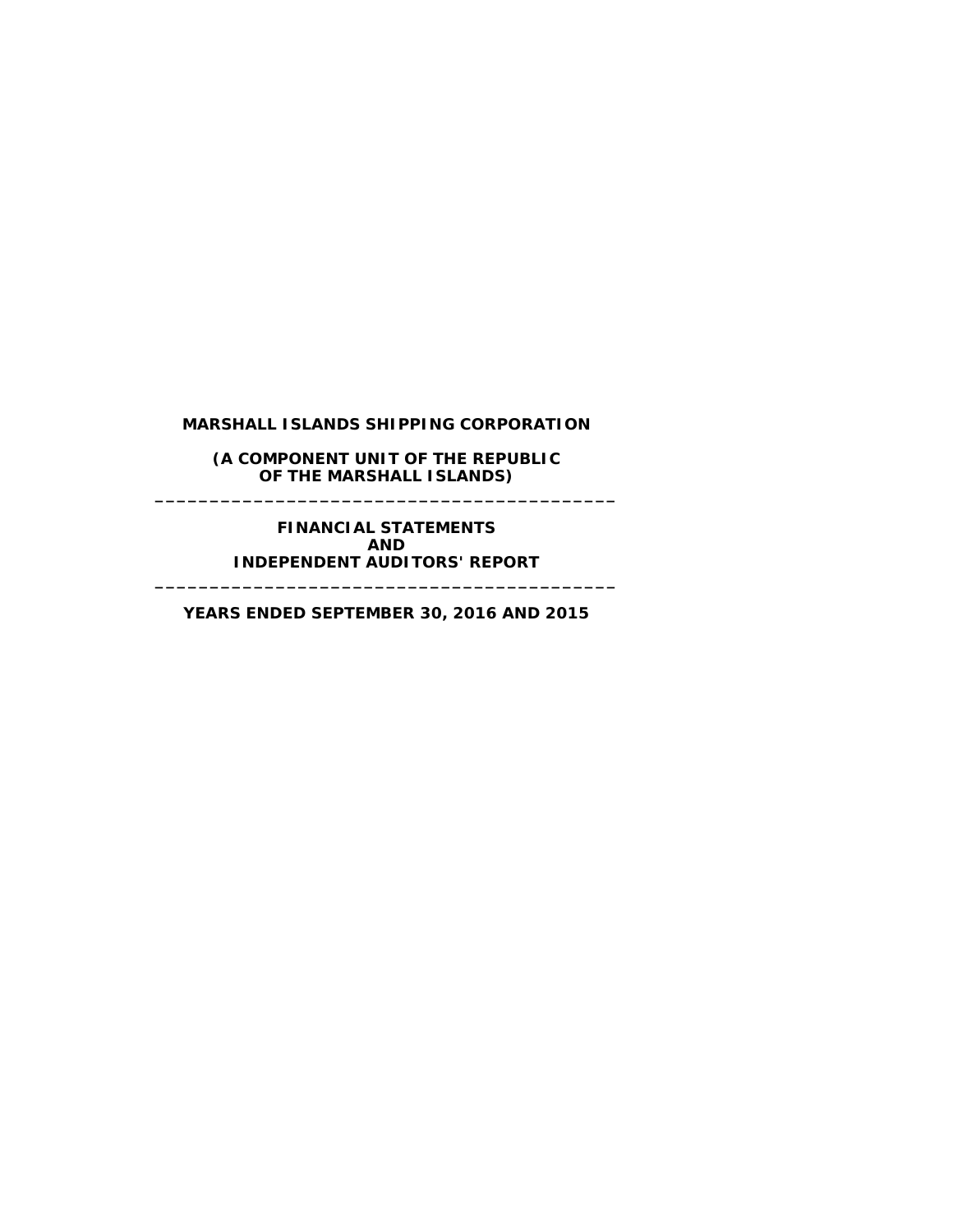# **MARSHALL ISLANDS SHIPPING CORPORATION (A COMPONENT UNIT OF THE REPUBLIC OF THE MARSHALL ISLANDS)**

# Years Ended September 30, 2016 and 2015 Table of Contents

|      |                                                                                                                                                                                            | Page No. |
|------|--------------------------------------------------------------------------------------------------------------------------------------------------------------------------------------------|----------|
| Ι.   | INDEPENDENT AUDITORS' REPORT                                                                                                                                                               | 1        |
| Н.   | MANAGEMENT'S DISCUSSION AND ANALYSIS                                                                                                                                                       | 3        |
| III. | <b>FINANCIAL STATEMENTS:</b>                                                                                                                                                               |          |
|      | Statements of Net Position                                                                                                                                                                 | 11       |
|      | Statements of Revenues, Expenses and Changes in Net Position                                                                                                                               | 12       |
|      | Statements of Cash Flows                                                                                                                                                                   | 13       |
|      | Notes to Financial Statements                                                                                                                                                              | 14       |
| IV.  | INDEPENDENT AUDITORS' REPORT ON COMPLIANCE WITH<br><b>LAWS AND REGULATIONS</b>                                                                                                             |          |
|      | Independent Auditors' Report on Internal Control Over Financial<br>Reporting and on Compliance and Other Matters Based on an<br>Audit of Financial Statements Performed in Accordance with |          |
|      | Government Auditing Standards                                                                                                                                                              | 22       |
|      | Schedule of Findings and Responses                                                                                                                                                         | 24       |
|      | Unresolved Prior Year Findings                                                                                                                                                             | 32       |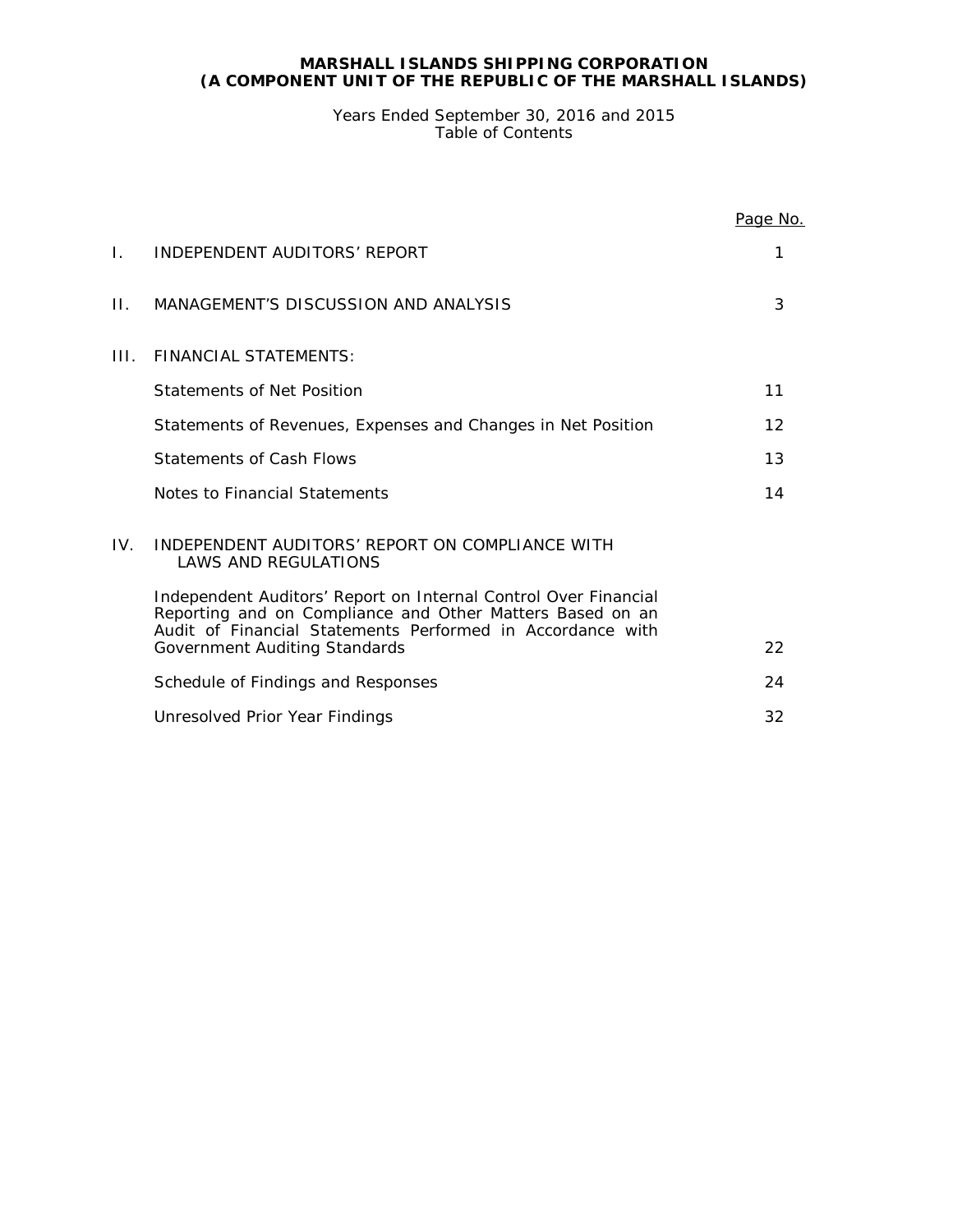

Deloitte & Touche LLP 361 South Marine Corps Drive Tamuning, GU 96913 USA

Tel: +1 (671) 646-3884 Fax: +1 (671) 649-4265

www.deloitte.com

# **INDEPENDENT AUDITORS' REPORT**

Board of Directors Marshall Islands Shipping Corporation:

# **Report on the Financial Statements**

We have audited the accompanying financial statements of the Marshall Islands Shipping Corporation (MISC), a component unit of the Republic of the Marshall Islands, which comprise the statements of net position as of September 30, 2016 and 2015, and the related statements of revenues, expenses and changes in net position and of cash flows for the years then ended, and the related notes to the financial statements.

# *Management's Responsibility for the Financial Statements*

Management is responsible for the preparation and fair presentation of these financial statements in accordance with accounting principles generally accepted in the United States of America; this includes the design, implementation, and maintenance of internal control relevant to the preparation and fair presentation of financial statements that are free from material misstatement, whether due to fraud or error.

#### *Auditors' Responsibility*

Our responsibility is to express an opinion on these financial statements based on our audits. We conducted our audits in accordance with auditing standards generally accepted in the United States of America and the standards applicable to financial audits contained in *Government Auditing Standards,* issued by the Comptroller General of the United States. Those standards require that we plan and perform the audit to obtain reasonable assurance about whether the financial statements are free from material misstatement.

An audit involves performing procedures to obtain audit evidence about the amounts and disclosures in the financial statements. The procedures selected depend on the auditor's judgment, including the assessment of the risks of material misstatement of the financial statements, whether due to fraud or error. In making those risk assessments, the auditor considers internal control relevant to the entity's preparation and fair presentation of the financial statements in order to design audit procedures that are appropriate in the circumstances, but not for the purpose of expressing an opinion on the effectiveness of the entity's internal control. Accordingly, we express no such opinion. An audit also includes evaluating the appropriateness of accounting policies used and the reasonableness of significant accounting estimates made by management, as well as evaluating the overall presentation of the financial statements.

We believe that the audit evidence we have obtained is sufficient and appropriate to provide a basis for our audit opinion.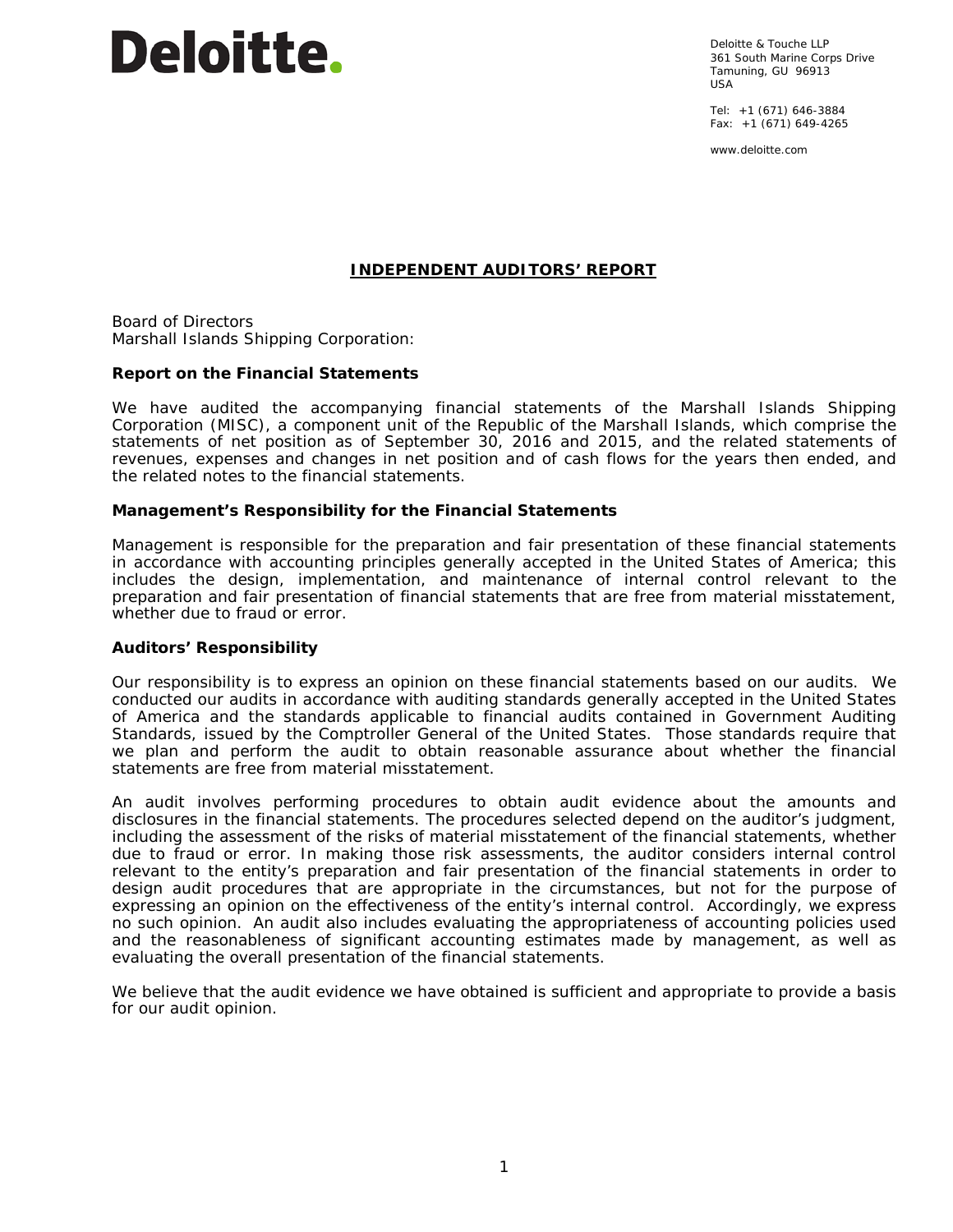# Deloitte.

# *Opinion*

In our opinion, the financial statements referred to above present fairly, in all material respects, the financial position of the Marshall Islands Shipping Corporation as of September 30, 2016 and 2015, and the results of its operations and its cash flows for the years then ended in accordance with accounting principles generally accepted in the United States of America.

# *Other Matters*

# *Required Supplementary Information*

Accounting principles generally accepted in the United States of America require that the management's discussion and analysis on pages 3 to 10 be presented to supplement the financial statements. Such information, although not a part of the financial statements, is required by the Governmental Accounting Standards Board who considers it to be an essential part of financial reporting for placing the financial statements in an appropriate operational, economic, or historical context. We have applied certain limited procedures to the required supplementary information in accordance with auditing standards generally accepted in the United States of America, which consisted of inquiries of management about the methods of preparing the information and comparing the information for consistency with management's responses to our inquiries, the financial statements, and other knowledge we obtained during our audit of the financial statements. We do not express an opinion or provide any assurance on the information because the limited procedures do not provide us with sufficient evidence to express an opinion or provide any assurance.

# **Other Reporting Required by** *Government Auditing Standards*

In accordance with *Government Auditing Standards*, we have also issued our report dated June 5, 2017, on our consideration of MISC's internal control over financial reporting and on our tests of its compliance with certain provisions of laws, regulations, contracts, and grant agreements and other matters. The purpose of that report is to describe the scope of our testing of internal control over financial reporting and compliance and the results of that testing, and not to provide an opinion on internal control over financial reporting or on compliance. That report is an integral part of an audit performed in accordance with *Government Auditing Standards* in considering MISC's internal control over financial reporting and compliance.

loite Nachell

June 5, 2017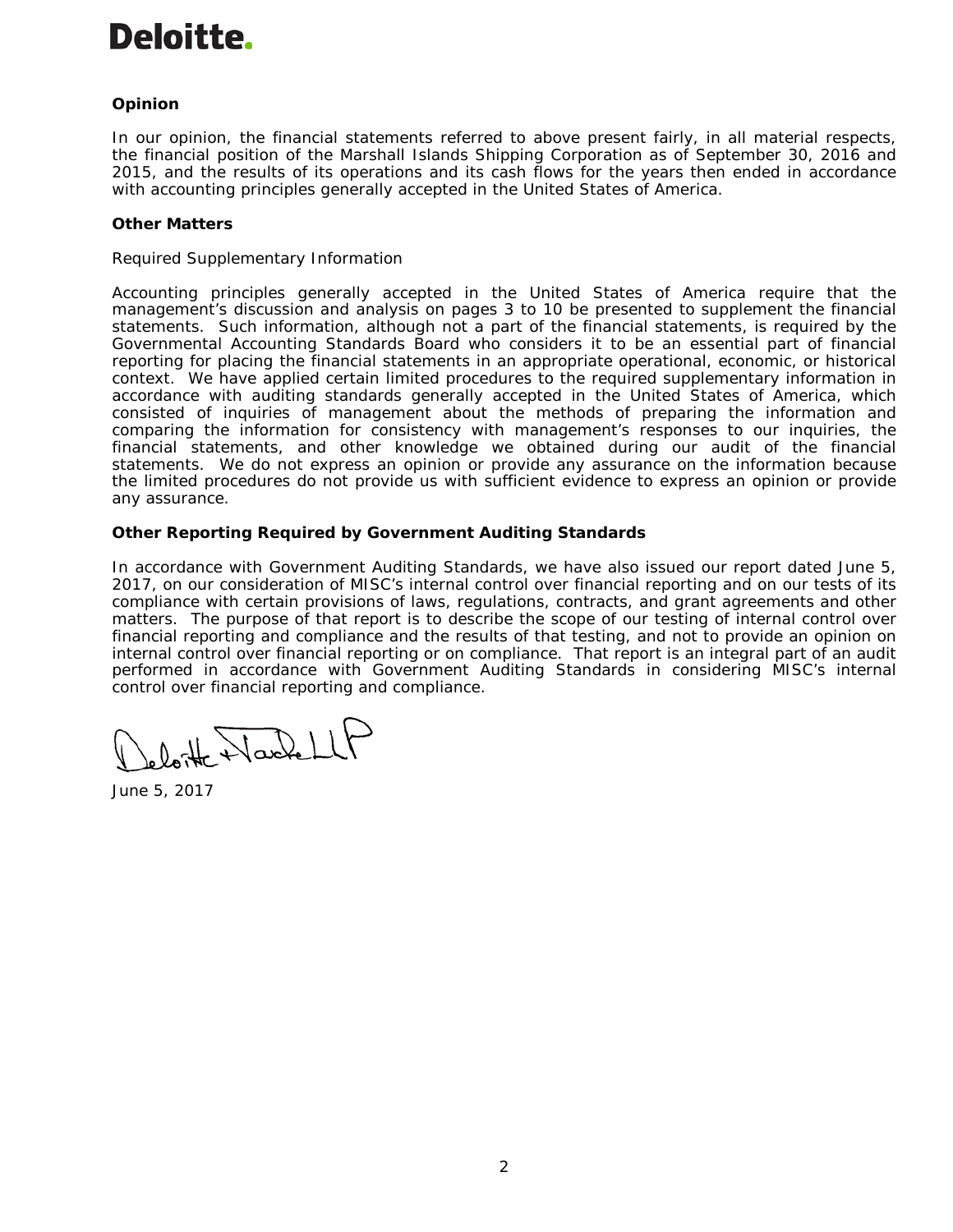Management's Discussion and Analysis September 30, 2016 and 2015

Marshalls Islands Shipping Corporation (MISC) herewith presents a discussion and analysis of the company's financial performance for the financial year ended 30th September 2016. It is to be read in conjunction with the financial statements following this section.

# **FINANCIAL HIGHLIGHTS**

MISC's net position at the end of the fiscal year 2016 was \$401,081 compared to net position of \$279,970 in 2015. The increase in net position from 2015 to 2016 is a positive indicator of the stabilization of MISC operations, and ongoing efforts by management to maintain its expenditure spending within its operational revenues, as well as nonoperational revenues in the form of government subsidies.

MISC's total net operating revenues increased by \$122,842 (10%) from \$1,204,281 in 2015 compared to \$1,327,123 in 2016 due to an increase in Charter revenue offset by a decrease in revenue for Cargo, Ships Sales, Passenger and Other revenue, which was driven by two factors. First, MISC's current fleet was reduced to four (4) vessels in FY16 and FY15. MISC's shipping fleet suffered a loss with MV Landrik, which was forced to be fully decommissioned and is no longer operational due to deteriorating conditions posing a safety concern for its passengers. The second factor is based on the absence of prior year's extraordinary circumstances in the form of a natural disaster, which provided a revenue generating opportunity for MISC. MISC's charter revenue increased significantly by \$278,284 (68%) from \$411,786 in 2015 to \$690,070 in 2016. The passenger revenues experienced a slight decrease by \$33,440 (35%) to \$62,791 in 2016. MISC's cargo revenues decreased by \$17,327 (3%) to \$493,278 in 2016 compared to \$510,605 in 2015. MISC's ship sales revenue decreased by \$22,836 (11%) to \$181,249 in 2016 compared to \$204,085 in 2015. Other revenue sources decreased significantly by \$67,924 (97%) to \$1,860 in 2016 compared to \$69,784 in 2015. There is an increasing trend with copra fee revenues. Copra fee revenues increased by \$12,953 (69%) to \$31,615 in 2016 compared to \$18,662 in 2015. This increase in copra fee revenue is an indicator of MISC's support to assist Tobolar with copra purchases and is authorized at the discretion of the ship vessels captain.

Total operating expenses increased marginally from 2015 to 2016. Total operating expenses were \$2,948,603 in 2016 compared to \$2,898,783 in 2015. Overall, MISC increased its total operating expenses by \$49,820 (2%). Personnel and petroleum, oil, and lube (POL) expenses continue to remain as MISC's leading operational expenses. Salaries, wages and benefits expenses decreased by \$9,940 (1%) from \$1,085,079 in 2015 to \$1,075,139 in 2016. In line with declining global fuel prices and the reduction in MISC's shipping fleet, POL expenses decreased by \$76,195 (12%) from \$649,347 in 2015 to \$573,152 in 2016.

MISC's operating loss decreased by \$73,022 (4%) from an operating loss of \$1,694,502 in 2015 compared to an operating loss of \$1,621,480 in 2016. Although MISC has maintained its efforts to reduce its operating expenses, MISC will continue to operate at a loss of ranging from \$1.2M to \$1.8M annually based on the current tariff rate structure that has been in place since the early 1980's.

MISC continues to depend heavily on subsidies from RepMar, which accounts for approximately 57% of MISC's source of total operating and non-operating revenues during 2016. The subsidy from RepMar to support the Shipping Vessel Repairs and Maintenance Act resumed in 2016. Although it was appropriated in the national budget, MISC did not receive the 2014 subsidy for the Shipping Vessel Repairs Act and 2016 subsidy for Ship Purchase of \$1.7M. As a result, the subsidies from RepMar accounted for approximately 59% of MISC's source of total operating and non-operating revenues in 2015. Without the approval of RepMar to allow management of MISC to increase its tariff rates, it is expected that MISC will always operate at a loss and its future sustainability will continue to be a burden on RepMar as a community service obligation.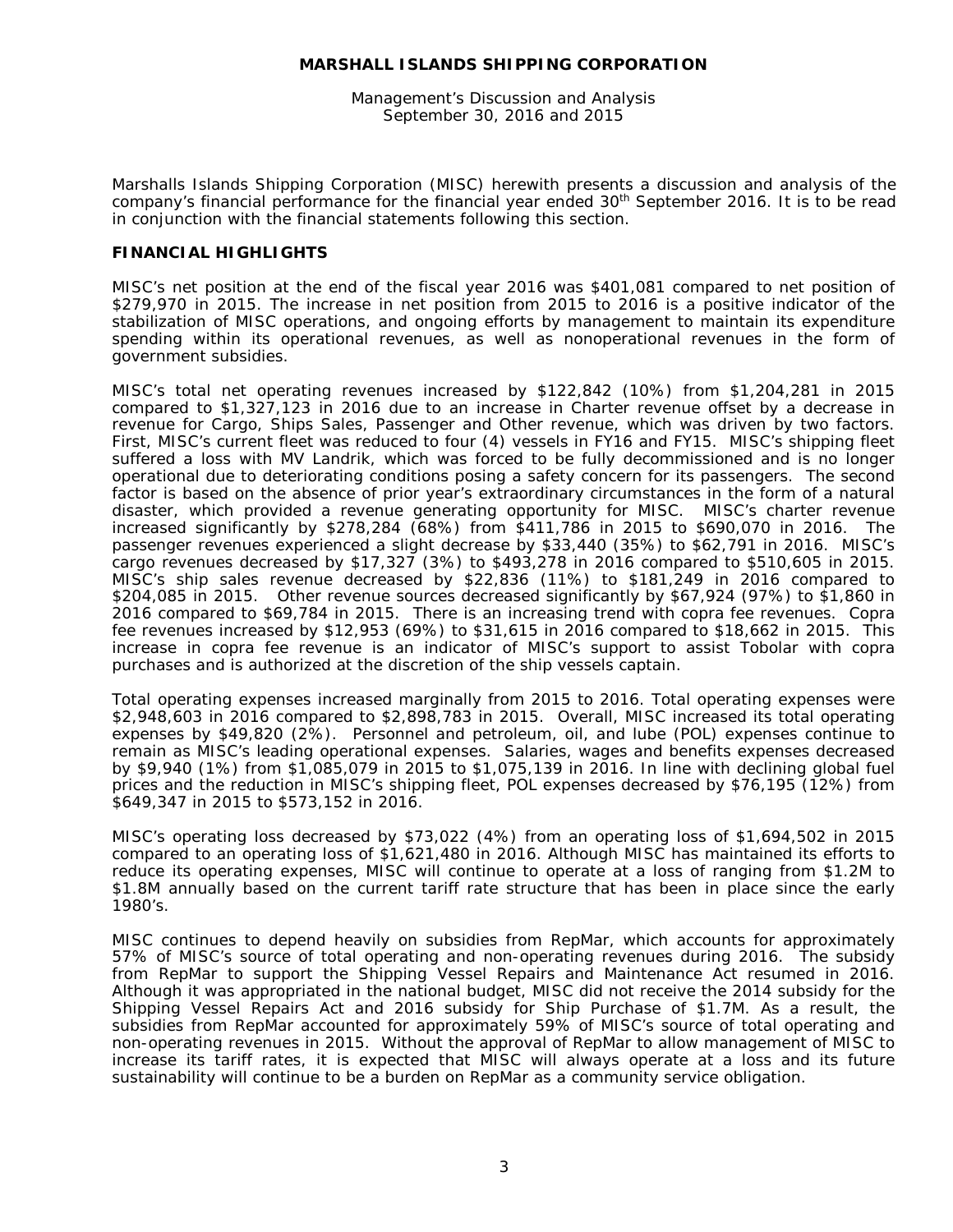# Management's Discussion and Analysis, Continued September 30, 2016 and 2015

# **FINANCIAL ANALYSIS OF MISC**

The Statement of Net Position and the Statement of Revenues, Expenses and Changes in Net<br>Position provide an indication of MISC's financial condition. MISC's net position reflect the Position provide an indication of MISC's financial condition. difference between total assets and total liabilities. An increase in net position over time normally indicates an improvement in financial condition. As illustrated in the figures below MISC's net position increased for the year ended 30<sup>th</sup> September 2016.

The Summary Statements of Net Position for MISC is presented below:

|                                  | 2016          | 2015          | 2014          |
|----------------------------------|---------------|---------------|---------------|
| ASSETS:                          |               |               |               |
| Current and other assets         | \$<br>782,619 | \$<br>506,717 | \$<br>450,275 |
| Capital assets                   | 227,043       | 238,474       | 242,444       |
| Total assets                     | 1,009,662     | 745,191       | 692,719       |
| LIABILITIES:                     |               |               |               |
| Current and other liabilities    | 608,581       | 465,221       | 467,788       |
| <b>Total Liabilities</b>         | 608,581       | 465,221       | 467,788       |
| <b>NET POSITION:</b>             |               |               |               |
| Net investment in capital assets | 227,043       | 238,474       | 242,444       |
| Restricted                       | 82,047        | 190,641       |               |
| Unrestricted                     | 91,991        | (149, 145)    | (17, 513)     |
| Total net position               | 401,081<br>\$ | 279,970       | 224,931       |

Total assets increased from \$692,719 in 2014 to \$745,191 in 2015, and increased further to \$1,009,662 in 2016. The increase in total assets by \$52,472 (8%) from 2014 to 2015 is driven primarily by a significant increase in capital assets with the acquisition of vehicles including utility flatbeds. In 2016, total assets increased further by \$264,471 (35%) primarily due to the dry dock prepayment. Capital asset acquisition of \$112,299 was offset by accumulated depreciation of \$94,478.

Net capital assets decreased from \$242,444 in 2014 to \$238,474 in 2015, and decreased to \$227,043 in 2016. In 2015, net capital assets decreased slightly by \$3,970 (2%) with the purchase of equipment and vehicles for the total amount of \$74,752 offset by the annual depreciation amount of \$78,722. In 2016, net capital assets decreased slightly by \$11,431 (5%) with capital asset acquisition of \$112,299 offset by retirements of \$97,499 and annual depreciation of \$94,478. Capital asset acquisition was primarily equipment totaling \$38,340. The dry dock repairs extending the life span of the vessels are currently being treated as a direct expense provided the shipping vessel asset have yet to be transferred to MISC as required under the Public Law 2005-41. Public Law 2005-41, established the MISC and authorized all movable and immovable property of the shipping services under the Ministry of Transportation and Communication be vest absolutely in MISC.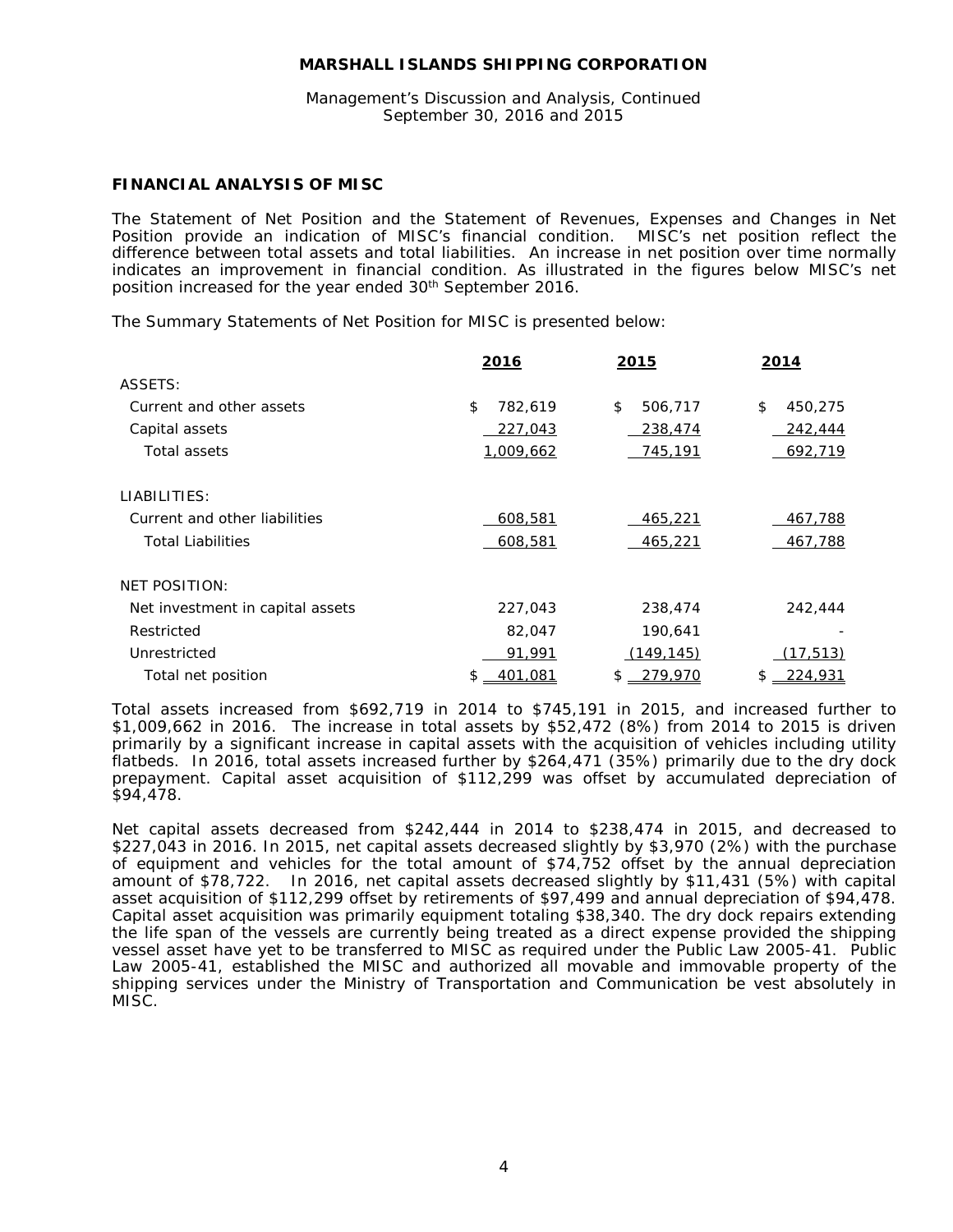Management's Discussion and Analysis, Continued September 30, 2016 and 2015

Total liabilities decreased by \$2,567 (1%) from \$467,788 in 2014 to \$465,221 in 2015, and increased by \$143,360 (31%) in 2016. In 2015, MISC's total liabilities for RepMar related parties were \$276,564, down by \$19,653 (7%) in comparison to 2014. Although, MISC's total liabilities due to RMIPA increased by \$27,227 (17%), it was offset by decreases to MISSA by \$26,478 (36%), to Ministry of Finance by \$8,083 (17%), and to the remaining other RepMar related parties by \$12,319 (74%). In 2016, MISC's total liabilities for RepMar related parties were \$395,136, up by \$118,572 (43%) in comparison to 2015. MISC's total liabilities due to RMIPA increased by \$54,474 (29%), payable to MISSA increased significantly by \$47,223 (101%), payable to Ministry of Finance increased by \$5,063 (13%), and payable to the remaining other RepMar related parties increased by \$11,812 (277%).

A summary of MISC's Statements of Revenues, Expenses and Changes in Net Position is presented below:

|                        | 2016          | 2015         | <u> 2014</u> |
|------------------------|---------------|--------------|--------------|
| <b>REVENUES:</b>       |               |              |              |
| Operating revenues     | \$1,327,123   | \$1,204,281  | \$1,659,203  |
| Nonoperating revenues  | 1,742,591     | 1,749,541    | 1,299,057    |
|                        | 3,069,714     | 2,953,822    | 2,958,260    |
| EXPENSES:              |               |              |              |
| Operating expenses     | 2,948,603     | 2,898,783    | 2,869,028    |
|                        |               |              |              |
| Change in net position | 121,111<br>\$ | 55,039<br>\$ | \$<br>89,232 |

The Statements of Revenue, Expenses and Changes in Net Position identify the various revenue and expense items that contributed to the change in net position. MISC's total net operating revenue decreased by \$454,922 (27%) to a total of \$1,204,281 in 2015 compared to \$1,659,203 in 2014. In 2016, net operating revenue increased by \$122,842 (10%). The major factors contributing to the significant increase in net operating revenue for 2014 is driven by two factors. With the State of Drought Disaster Declaration issued by RepMar in June and July 2013, ongoing relief efforts resulted in the increase in MISC chartering revenue. In addition, RepMar received two new shipping vessels from the government of Japan in December 2013. The increase in vessels, bringing MISC's existing shipping fleet to a total five (5) is another driver for the increase in net operating revenues. All shipping vessels in MISC's fleet were in service during 2014. In 2015, MISC's shipping fleet was reduced to four (4) with the decommissioning of MV Landrik. The decrease in charter demands and the reduction of MISC's shipping fleet had resulted in a significant decrease in MISC's net operating revenue for 2015. In FY2016, Charter increased to deliver goods and materials to rebuild houses that were damaged from heavy rough waves. Additionally, Aemman had been taken out of service briefly to undergo dry dock services in June 2015 and MV Ribuuk Ae in 2016.

Charter revenue increased significantly by \$278,284 (68%) from \$411,786 in 2015 to \$690,070 in 2016; cargo sales decreased by \$17,327 (3%) from \$510,605 in 2015 to \$493,278 in 2016; ship sales decreased by \$22,836 (11%) from \$204,085 in 2015 to \$181,249 in 2016; passenger sales decreased by \$33,440 (35%) from \$96,231 in 2015 to \$62,791 in 2016; copra fee increased by \$12,953 (69%) from \$18,662 in 2015 to \$31,615 in 2016; and all other revenue decreased by \$67,924 (97%) from \$69,784 in 2015 to \$1,860 in 2016.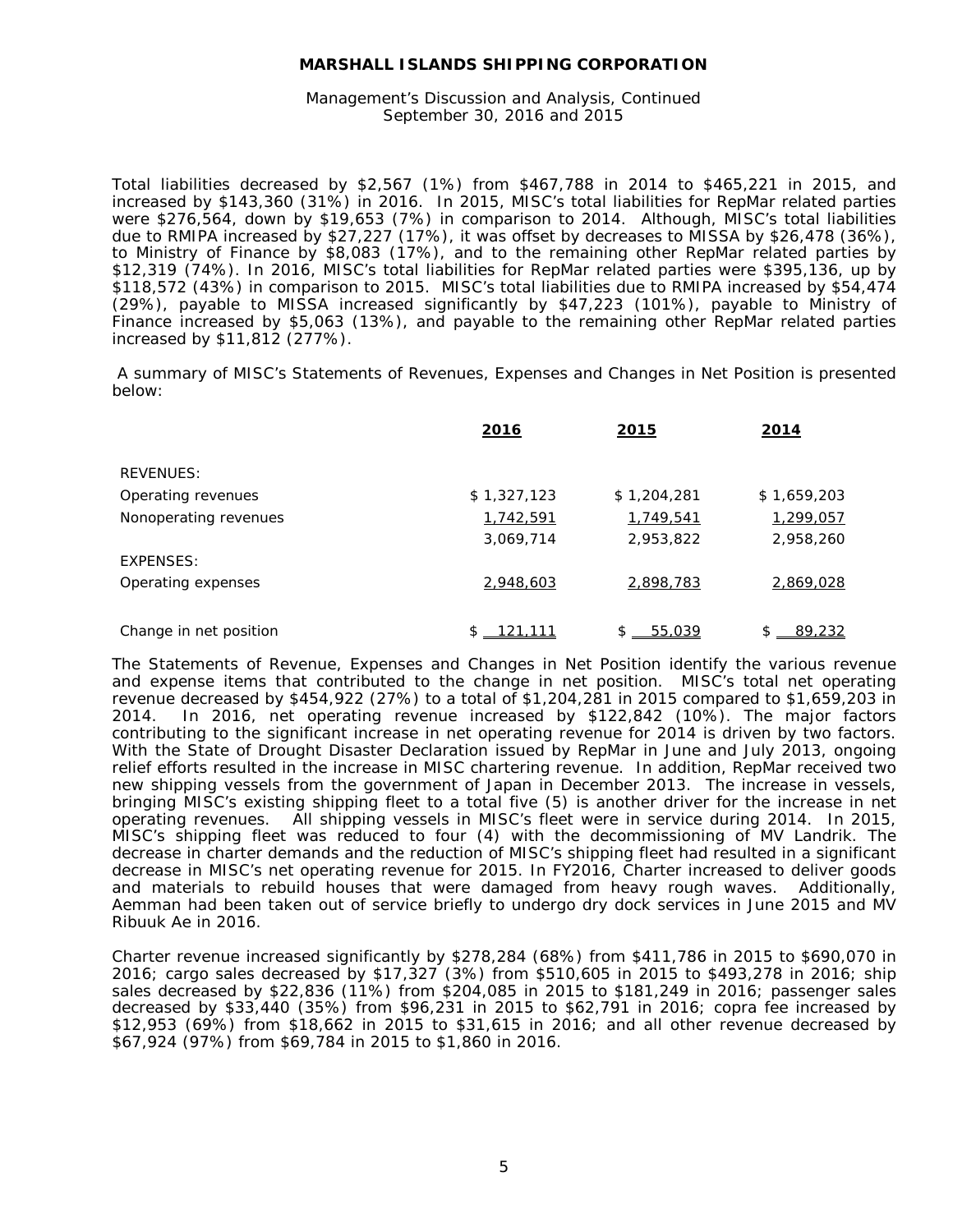Management's Discussion and Analysis, Continued September 30, 2016 and 2015

There appears to be a growing trend with copra fee revenues as an indicator of MISC's assistance to pay the copra farmers due to possible cash flow constraints experienced by Tobolar at times. Revenue recognized from ship sales have reversed from a positive upward to a declining trend trend in 2015 and 2016. Ship sales service aboard the shipping vessels to the outer island consumers has been one of MISC's alternative sources of income and cash flow to subsidize its operations and was initiated in 2009. It is crucial that MISC continues to review its ship sales process to identify and remediate any internal control gaps in order to maximize the revenue generation opportunity. As a constraint on RepMar's national budget, ship sales provide a viable business solution for MISC as an alternative source of revenue for cross subsidization opportunities for MISC while continuing to operate with low tariff rates.

The graphic below shows the major components of MISC's operating revenue from 2014 through to 2016:



Total operating expenses increased slightly by \$29,755 (1%) from \$2.87M in 2014 compared to \$2.90M in 2015. In 2016, the total operating expenses remained constant with a slight increase by \$49,820 (2%) to \$2.95M. For 2016, the top five components of operating expenses are: (1) salaries, wages and benefits, (2) petroleum, oil and lube (POL), (3) materials and supplies (4) foodstuffs and (5) cost of goods sold.

Salaries, wages and benefits remain as the leading operational expense and increased significantly by \$34,496 from \$1.05M in 2014 to \$1.08M in 2015 and decreased by \$9,940 (1%) to \$1.08M in 2016. Since 2011, MISC's salaries, wages and benefits for MISC had been on a declining trend as a result of management's efforts to reduce and control its recurrent expenditures for personnel due to a shortage of workload due to the loss of one its shipping vessels, Jeljelat AE, back in January 2011. As expected, the salary and wage bill increased in 2014 with the additional two new shipping vessels received in December 2013 and MV Landrik decommissioned in 2015.

POL expenses decreased by \$86,222 (12%) from \$735,569 in 2014 to \$649,347 in 2015, and decreased further by \$76,195 (12%) to \$573,152 in 2016. In 2015 and 2016, the decrease was a result of the declining trend in global fuel processes together with the reduction of MISC's shipping fleet.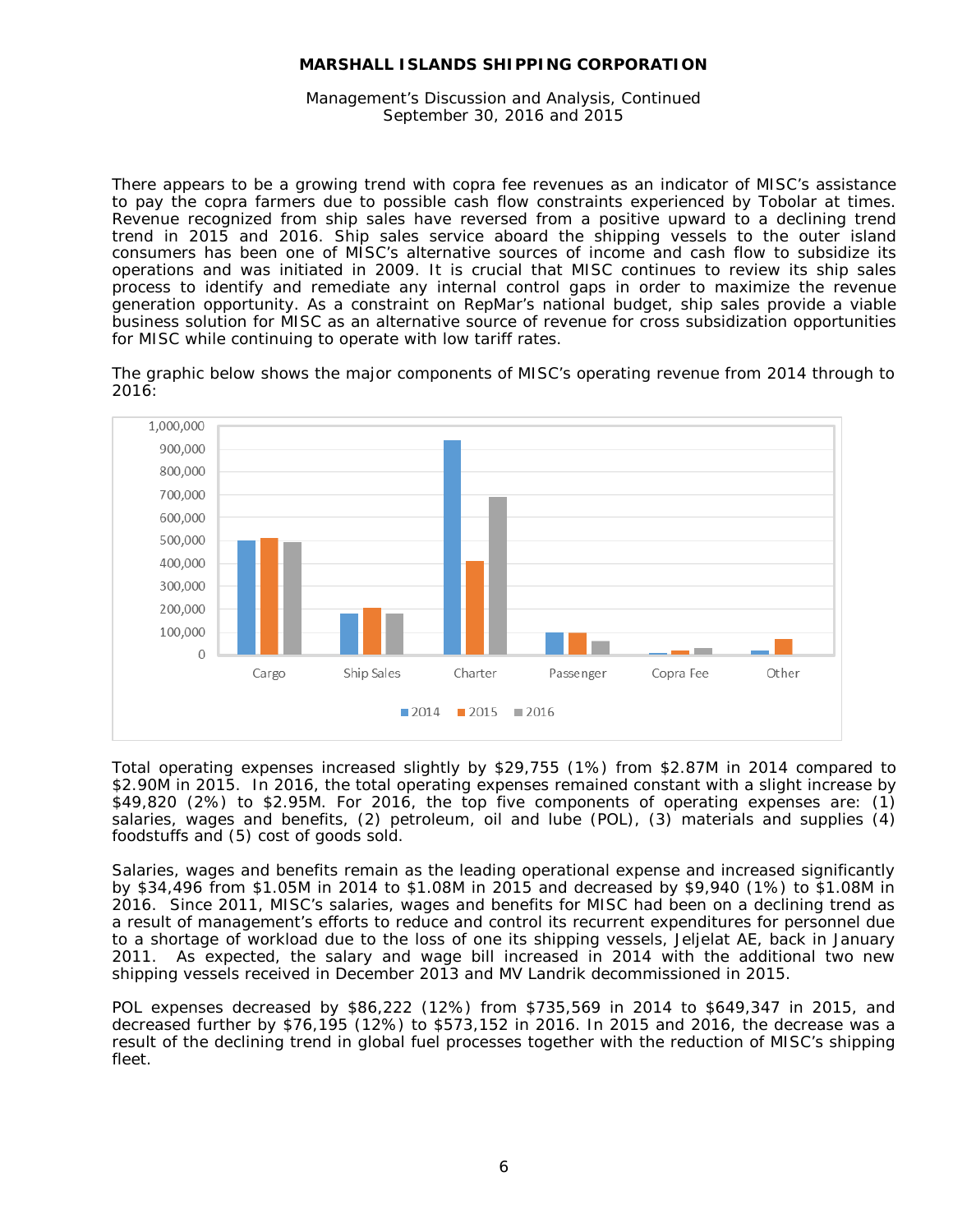Management's Discussion and Analysis, Continued September 30, 2016 and 2015

Materials and supplies expenses increased by \$16,116 (4%) from \$449,326 in 2014 to \$465,442 in 2015 and increased further by \$8,579 (2%) to \$474,021 in 2016. With the establishment of the Shipping Vessel Repairs and Maintenance Act in 2011, annual subsidy is granted by RepMar for proper and timely repairs and maintenance to be undertaken by MISC to ensure the good and operable conditions of the shipping fleet for the safety and reliability of sea transportation services for the RMI outer island community. Although MISC did not receive its repair and maintenance subsidy for 2014, an increase in materials and supplies expense offer a positive indicator that this remains a priority focus for MISC, despite cash flow constraints.

Foodstuff expenses increased by \$79,429 (58%) from \$137,281 in 2014 to \$216,710 in 2015 and increased further by \$44,295 (20%) to \$261,005 in 2016. The increase in 2015 and 2016 does not appear to be consistent, considering the number of field trips declined compared to 2015. Close monitoring will need to be done to control foodstuff expenses.

Cost of goods sold (COGS) is an operating expense component introduced in 2009 for the ship sales aboard the shipping vessels to the outer island consumers. Ship sales service aboard the shipping vessels to the outer island consumers provides MISC an alternative source of income to subsidize its operations. COGS increased by \$17,518 (13%) from \$133,459 in 2014 to \$150,977 in 2015 and decreased by \$17,817 (12%) to \$133,160 in 2016. For 2015, the increase in COGS is in line with the SOG revenues. For FY2016, MISC COGS decreased with the loss of MV Landrik and with MV Ribuuk Ae went on dry-docking during the year.

Other expenses decreased by \$31,582 (9%) from \$362,810 in 2014 to \$331,228 in 2015, and increased by \$100,898 (30%) to \$432,126 in 2016. The rent component, followed by travel and entertainment and dry-dock expense were the main drivers for the increase in other expenses in 2015 and 2016. Repair and maintenance expenses are included in the other expenses.



The following graphic shows the major components of operating expenses from 2014 through to 2016: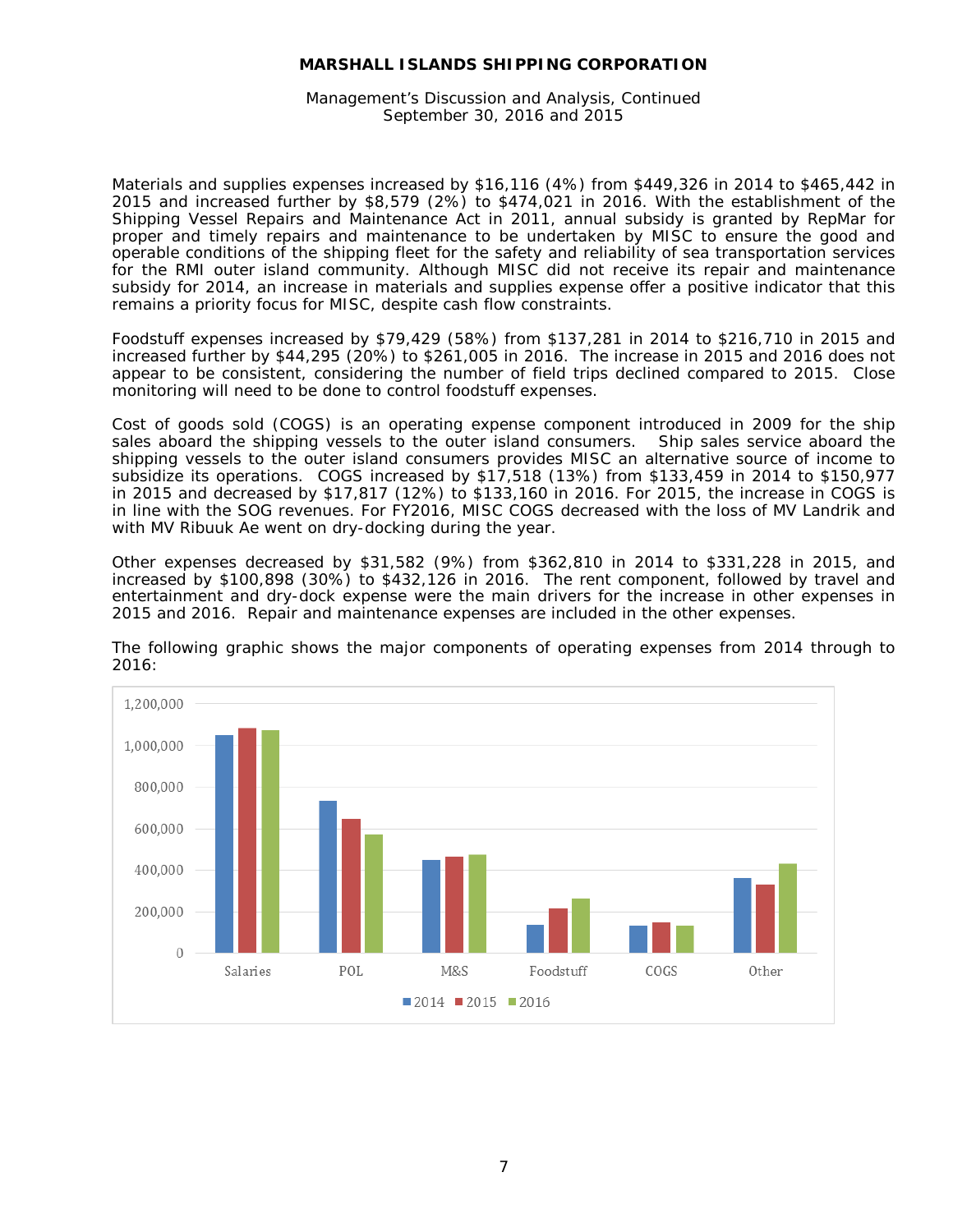Management's Discussion and Analysis, Continued September 30, 2016 and 2015

The operating loss before non-operating revenues (i.e. RepMar subsidy) for 2016 was approximately \$1.62M compared to \$1.69M in 2015 and \$1.21M in 2014, respectively. In 2015, operating loss increased further with re-establishment of the repairs and maintenance subsidy, allowing MISC to incur additional expenditures to prolong the lifetime of its most critical asset, the shipping vessels. In 2016, operating loss decreased by \$73,022 (4%) with dry-docking of MV Aemman and follow by MV Ribuuk Ae and loss of MV Landrik.

Total subsidies, for operations and for repairs and maintenance, were \$1.74M in 2016 compared to \$1.75M in 2015 and \$1.30M in 2014. The subsidy amount of \$1.30M received from RepMar in 2014 represents MISC's operating subsidy only. RepMar's Appropriation Act for the 2014 budget had approved MISC to receive a total subsidy of \$1.75M. MISC did not receive the appropriated funds earmarked for the repair and maintenance subsidy. In 2015 and 2016, receipt of the repair and maintenance subsidy resumed. The subsidy to support the Shipping Vessel Repairs and Maintenance Act fluctuates annually based on the repairs and maintenance schedule and costing developed with the technical assistance of the Japan International Cooperation Agency (JICA) and has taken into account major repairs that will need to be completed and the inclusion of two additional vessels to the MISC fleet.

The operating subsidy received from RepMar in 2016 was decreased by \$12,304 (1%), reflecting the repairs and maintenance subsidy that was not provided to MISC in the prior year 2015. With its current tariff rate structure, MISC is not able to achieve full cost recovery to cover its operational costs and maintain adequate major and ongoing repairs and maintenance without financial support from RepMar. The future financial sustainability and conditions of the MISC shipping fleet will continue to depend on sufficient financial support from RepMar.

Management's Discussion and Analysis for the year ended September 30, 2015 is set forth in MISC's report on the audit of financial statements, which is dated August 19, 2016. That Management's Discussion and Analysis explains the major factors impacting 2015 financial statements and can be obtained from MISC's General Manager via the contact information below.

#### **CAPITAL ASSETS AND DEBT**

Net capital assets decreased by \$11,431 (5%) in 2016 as a result of the acquisition of equipment and vehicles for a total cost of \$112,299 less retirements of \$97,499 and total depreciation for the year of \$94,478.

Refer to note 5 to the accompanying financial statements for additional information relating to capital assets.

# **CASH FLOWS**

Net cash used for operating activities for 2016 was \$1.71M compared to net cash used for operating activities of \$1.72M in 2015 and \$0.99M in 2014. The cash provided by operational activities was absorbed entirely by MISC's operational costs. Additionally, injection of cash flow from the RepMar subsidies were received in the amount of \$1.74M, \$1.75M and \$1.30M during 2016, 2015 and 2014, respectively. In 2015, RepMar subsidies were utilized by MISC to cover its operational expenses in the amount of \$1.27M; and for repairs and maintenance expenses in the amount of \$0.48M. The repair and maintenance subsidy amount is determined by a schedule developed in January 2011 under the JICA Preparatory Study for the "Project for Improvement of Domestic Shipping Services in the Marshall Islands". In 2016, the RepMar subsidies were utilized by MISC to cover its operational expenses in the amount of \$1.26M; and for repairs and maintenance expenses in the amount of \$0.48M.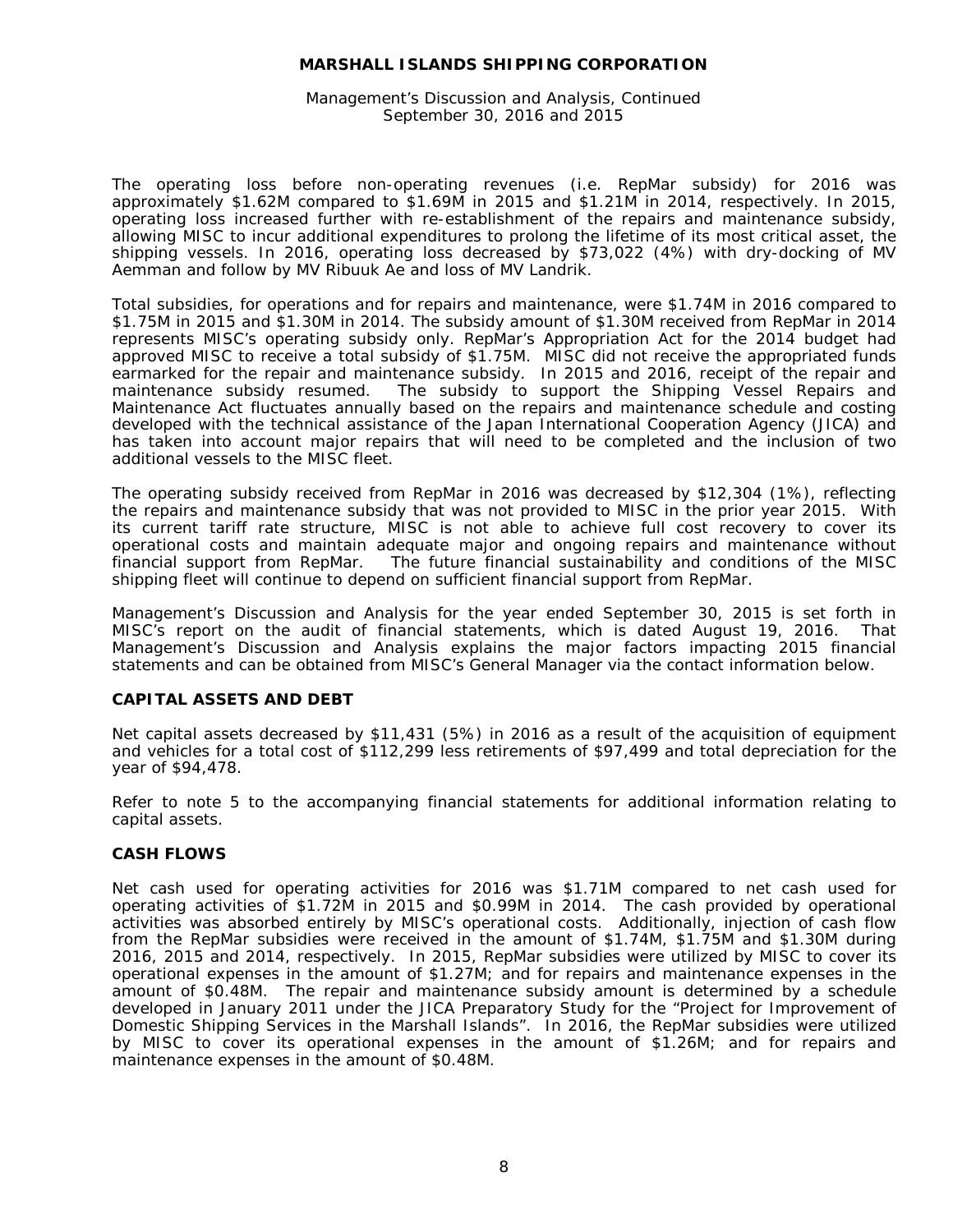Management's Discussion and Analysis, Continued September 30, 2016 and 2015

# **FUTURE OUTLOOK ON SUSTAINABILITY**

MISC plays an important role in the lives of people living in the outer islands. The regular fieldtrip services are essential to transfer people and basic needs from the capital city to the outer islands and vice versa.

As an indicator of MISC's future outlook on sustainability, MISC's has continued to improve and increase its net position since 2012. MISC's net position was \$401,081 in 2016, compared to a net position of \$279,970 in 2015, \$224,931 in 2014, a net position of \$135,699 in 2013, and a net deficiency of \$90,044 in 2012. The vast improvement in MISC's financial position from a net deficiency in 2012 to an increasing net position in 2013 – 2016 is a result of increases in revenue streams stemming from increases in charter trips in response to the ongoing relief efforts of the State of Drought Disaster originally issued in June – July 2013, and in 2016 Climate Change such as El Nino, along with the increases in field trips with the addition of the two shipping vessels donated by the government of Japan. Combined with management efforts and persistence to streamline its operational expenses and to continue to reduce its personnel costs in prior years, the rebounds achieved in generating additional revenue streams have been a success factor to MISC's current net position.

MISC's improved trend on net position over the period 2014 to 2016 provides an indicator of MISC management's efforts to reduce its recurrent expenditures. However, at its current tariff rate structure, MISC will continue to have operational losses and rely on RepMar subsidies to minimize the operational losses. In order to revive the MISC operations for future sustainability, MISC must be able to obtain RepMar approval to increase its tariff rates or continue to rely on a steady flow of subsidy amounts as a community service obligation to absorb the operational losses of MISC to provide affordable sea-transport services to the people.

Historically, the operating revenue generated by MISC has never been sufficient to cover the related expenses necessary to operate the shipping vessels and provide sea-transportation services. With operating losses over \$1.2M to 1.7M annually, MISC continues to be dependent on financial support from RepMar. Most importantly, MISC is not able to generate sufficient revenue through its operations due to its low tariff rate structure, which has been in place since the early 1980's and have not increased despite the increase in fuel costs and inflation rates. As a state owned entity, MISC does not have the authority to increase its tariff rates without the approval of RepMar. MISC has made numerous requests to RepMar but have yet to be successful.

It is the intention of MISC to continue its lobbying efforts for the authority and flexibility to increase its tariff rates to account for the rising fuel costs and inflation rates. MISC's strategic plan expired in 2015; and will therefore need Technical Assistance to update its three-year strategic plan. In the absence of a tariff rate increase, the state owned enterprise reform act that was passed into Nitijela in September 2015 is a key legislation to support reform efforts for MISC together with all other state own enterprises. With tariff rates likely to remain low, on-going financial support from RepMar will have to continue and may need to increase, as appropriate to satisfy the community service obligation provided by MISC.

The future outlook on sustainability for MISC continues to be threatened by the deteriorating conditions of the shipping vessel. In 2011, RepMar passed the Shipping Vessel Repairs and Maintenance Act (R&M) to ensure that subsidy funding is made available on an annual basis to ensure that major repairs and services are performed regularly and for the procurement of safety equipment. The R&M Act provides a strong position for MISC to continue to advocate for and to receive subsidy for the sole purpose of repairs and maintenance needs of its aging fleet. Without the R&M subsidy, the continued deteriorating conditions of more than half of MISC's shipping fleet will have a negative impact on MISC's ability to provide safe and reliable shipping services.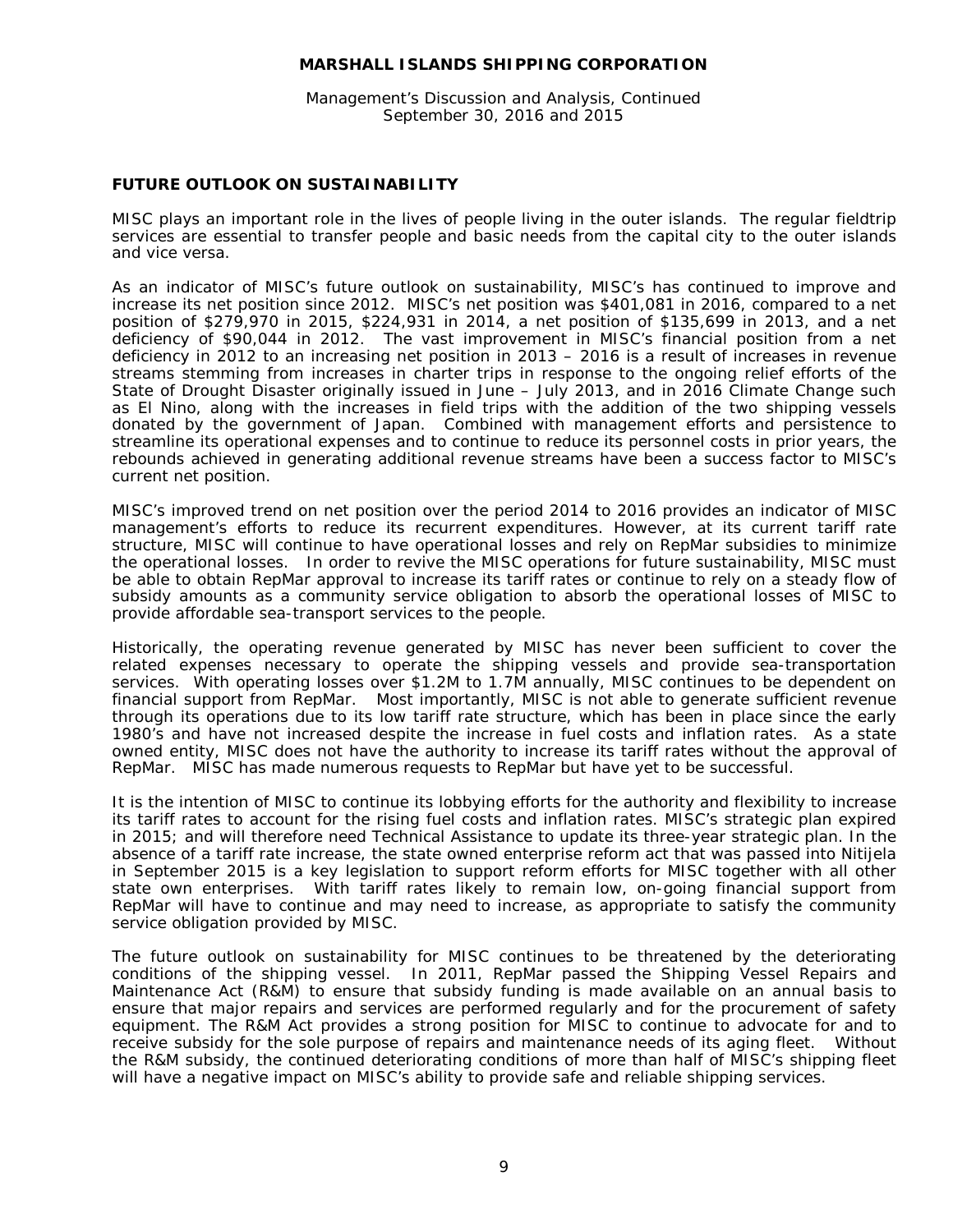Management's Discussion and Analysis, Continued September 30, 2016 and 2015

To summarize, MISC's future outlook on sustainability is dependent but not limited to the following factors:

- Approval from RepMar to increase MISC's tariff rate structure towards full cost recovery;
- Ongoing recipient of RepMar subsidy to support both MISC operations and the Shipping Vessel Repairs and Maintenance Act;
- Develop and adhere to an ongoing annual repairs and maintenance schedule;
- Increase the number of vessels in its shipping fleet;
- Explore other grant financing opportunities (i.e. ADB, World Bank, RUS, etc.);
- Continue with budgetary controls to minimize operational expenses where possible;
- Improve financial and operational management reporting and streamline processes:
- Capacity building opportunities for MISC personnel (administration and technical)

# **MISC FOCUS IN THE COMING FISCAL YEAR**

MISC's focus in the coming fiscal year includes but is not limited to the following:

- MISC, through its Board of Directors, will continue to lobby for the approval from Cabinet to increase the MISC tariff rates.
- Update MISC strategic plan 2016-2018.
- With the support of its Board of Directors, MISC will continue to implement and monitor activities laid out in its strategic plan addressing both the operational and financial goals of MISC. The strategic plans include but are not limited to the following:
	- Allow vendors (such as MISCO) merchant on board;
	- Lobby and seek government and development partner opportunities to finance or cofinance procurement of additional shipping vessels to increase MISC's existing shipping fleet;
	- Develop a tariff rate template to incorporate rising cost and fluctuation of fuel and inflation rates;
	- Streamline operational processes (such as stevedoring, field trip scheduling, shipping vessel loading and unloading process to reduce downtime and turn ships around more frequently to increase its services to the outer island);
	- Develop and improve management and financial reporting;
	- Address capacity building weaknesses and provide or seek opportunities for capacity building; and
	- Ensure adherence to the shipping repairs and maintenance schedule.

# **ADDITIONAL FINANCIAL INFORMATION**

This discussion and analysis is designed to provide MISC's customers and other stakeholders with an overview of the company's operations and financial condition as at 30<sup>th</sup> September 2016. Should the reader have questions regarding the information included in this report, or wish to request additional financial information, please contact the Marshall Islands Shipping Corporation General Manager at P.O. Box 1198, Majuro, Marshall Islands, MH 96960.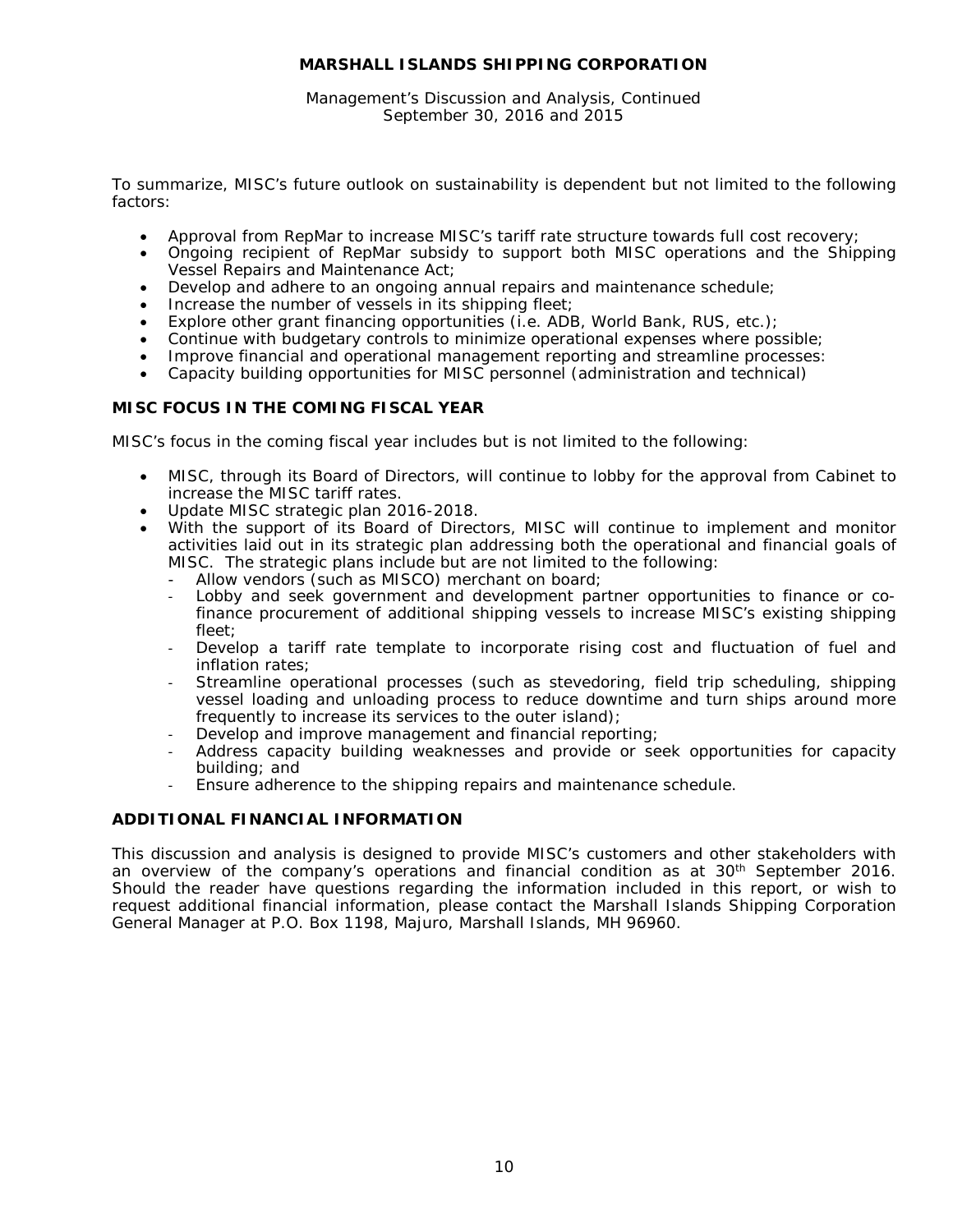# Statements of Net Position September 30, 2016 and 2015

| <b>ASSETS</b>                              | 2016               | 2015         |
|--------------------------------------------|--------------------|--------------|
| Current assets:                            |                    |              |
| Cash                                       | \$<br>161,289 \$   | 214,423      |
| Receivables:                               |                    |              |
| Affiliates                                 | 353,714            | 223,028      |
| Trade                                      | 203,792            | 167,104      |
| Employees                                  | 58,234             | 43,303       |
|                                            | 615,740            | 433,435      |
| Less allowance for doubtful accounts       | (385,422)          | (251, 682)   |
| Total receivables, net                     | 230,318            | 181,753      |
| Inventory                                  | 7,847              | 17,808       |
| Current portion of prepaid drydocking      | 152,541            | 30,911       |
| Total current assets                       | 551,995            | 444,895      |
| Noncurrent assets:                         |                    |              |
| Prepaid drydocking, net of current portion | 230,624            | 61,822       |
| Equipment, net                             | 227,043            | 238,474      |
|                                            | \$<br>1,009,662 \$ | 745,191      |
| <b>LIABILITIES AND NET POSITION</b>        |                    |              |
| <b>Current liabilities:</b>                |                    |              |
| Accounts payable                           | \$<br>95,475       | \$<br>69,012 |
| Payable to affiliates                      | 395,136            | 276,564      |
| Accruals and other liabilities             | 117,970            | 119,645      |
| <b>Total liabilities</b>                   | 608,581            | 465,221      |
| Commitments and contingencies              |                    |              |
| Net position:                              |                    |              |
| Net investment in capital assets           | 227,043            | 238,474      |
| Restricted                                 | 82,047             | 190,641      |
| Unrestricted                               | 91,991             | (149,145)    |
| Total net position                         | 401,081            | 279,970      |
|                                            | \$<br>1,009,662    | 745,191      |

See accompanying notes to financial statements.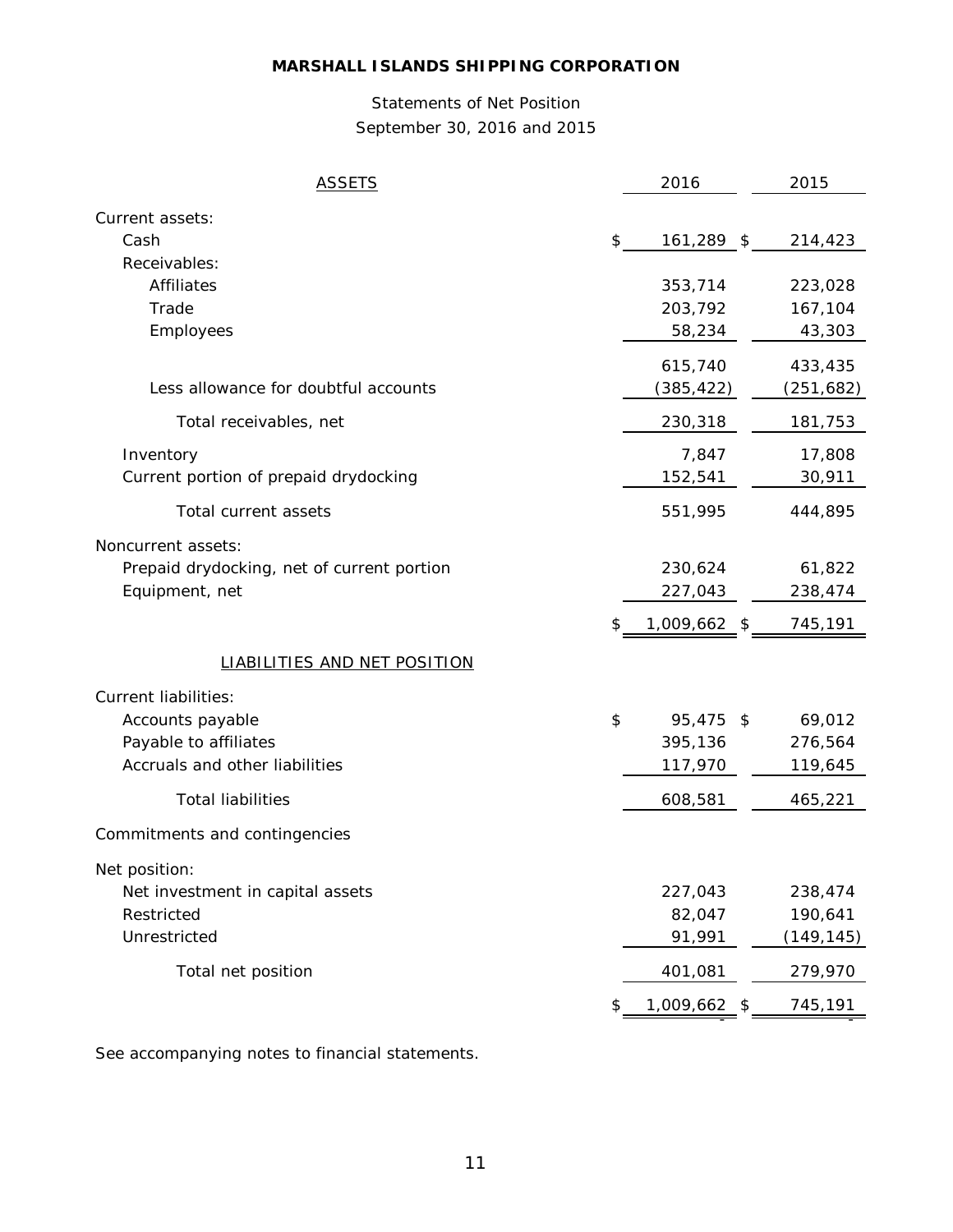# Statements of Revenues, Expenses and Changes in Net Position Years Ended September 30, 2016 and 2015

|                                   | 2016             | 2015        |
|-----------------------------------|------------------|-------------|
| Operating revenues:               |                  |             |
| Charter                           | \$<br>690,070 \$ | 411,786     |
| Cargo                             | 493,278          | 510,605     |
| Ship sales                        | 181,249          | 204,085     |
| Passenger                         | 62,791           | 96,231      |
| Copra fee                         | 31,615           | 18,662      |
| Other                             | 1,860            | 69,784      |
| Total operating revenues          | 1,460,863        | 1,311,153   |
| Provision for bad debts           | (133, 740)       | (106,872)   |
| Net operating revenues            | 1,327,123        | 1,204,281   |
| Operating expenses:               |                  |             |
| Salaries, wages and benefits      | 1,075,139        | 1,085,079   |
| Petroleum, oil and lube           | 573,152          | 649,347     |
| Material and supplies             | 474,021          | 465,442     |
| Foodstuffs                        | 261,005          | 216,710     |
| Cost of goods sold                | 133,160          | 150,977     |
| Depreciation                      | 94,478           | 78,722      |
| Drydock expense                   | 68,748           | 5,710       |
| Travel and entertainment          | 66,326           | 51,313      |
| Rent                              | 63,170           | 50,066      |
| Freight                           | 25,873           | 31,683      |
| <b>Utilities</b>                  | 18,454           | 19,019      |
| Contributions                     | 16,425           | 15,555      |
| Communications                    | 12,049           | 7,368       |
| Professional fees                 | 9,868            | 35,163      |
| Miscellaneous                     | 56,735           | 36,629      |
| Total operating expenses          | 2,948,603        | 2,898,783   |
| Operating loss                    | (1,621,480)      | (1,694,502) |
| Nonoperating revenues:            |                  |             |
| Operating subsidies               | 1,737,237        | 1,749,541   |
| Gain on disposal of fixed assets  | 5,354            |             |
| Nonoperating revenues             | 1,742,591        | 1,749,541   |
| Change in net position            | 121,111          | 55,039      |
| Net position at beginning of year | 279,970          | 224,931     |
| Net position at end of year       | \$<br>401,081    | 279,970     |
|                                   |                  |             |

See accompanying notes to financial statements.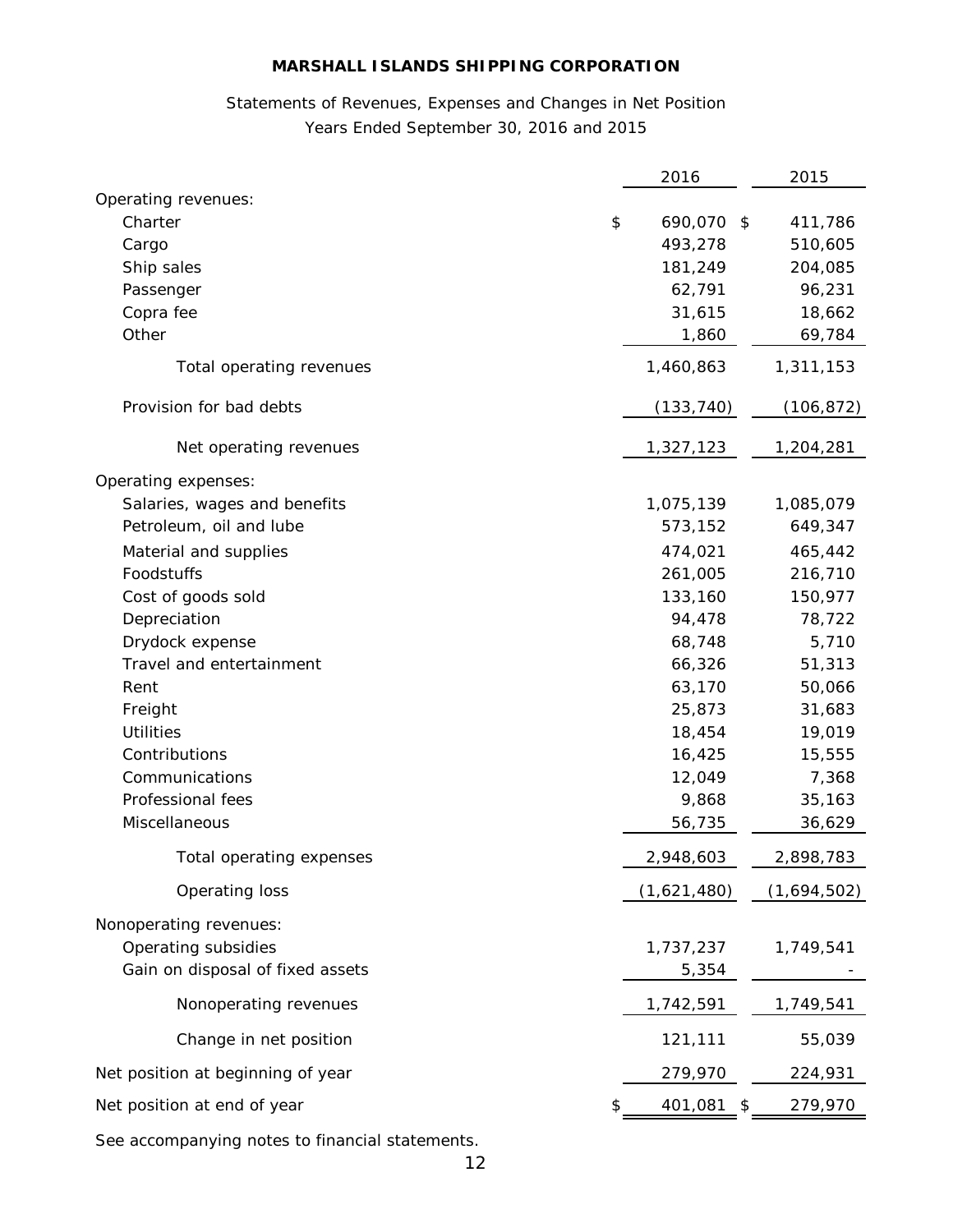# Statements of Cash Flows Years Ended September 30, 2016 and 2015

|                                                                                                                                                                       | 2016                                                                            | 2015                                                                                   |
|-----------------------------------------------------------------------------------------------------------------------------------------------------------------------|---------------------------------------------------------------------------------|----------------------------------------------------------------------------------------|
| Cash flows from operating activities:<br>Cash received from customers<br>Cash payments to suppliers for goods and services<br>Cash payments to employees for services | \$<br>1,278,558 \$<br>(1,888,815)<br>(1, 102, 421)                              | 1,215,914<br>(1,864,526)<br>(1,066,857)                                                |
| Net cash used for operating activities                                                                                                                                | (1, 712, 678)                                                                   | (1, 715, 469)                                                                          |
| Cash flows from noncapital financing activities:<br>RepMar subsidy received                                                                                           | 1,737,237                                                                       | 1,749,541                                                                              |
| Cash flows from capital and related financing activities:<br>Acquisition of capital assets<br>proceeds from sale of capital assets                                    | (112, 299)<br>34,606                                                            | (74, 752)                                                                              |
| Net cash used for capital and related financing<br>activities                                                                                                         | (77, 693)                                                                       | (74, 752)                                                                              |
| Net change in cash                                                                                                                                                    | (53, 134)                                                                       | (40, 680)                                                                              |
| Cash at beginning of year                                                                                                                                             | 214,423                                                                         | 255,103                                                                                |
| Cash at end of year                                                                                                                                                   | \$<br>161,289 \$                                                                | 214,423                                                                                |
| Reconciliation of operating loss to net cash used for<br>operating activities:<br>Operating loss<br>Adjustments to reconcile operating loss to net cash               | \$<br>$(1,621,480)$ \$                                                          | (1,694,502)                                                                            |
| used for operating activities:<br>Depreciation<br>Provision for bad debts<br>(Increase) decrease in assets:<br>Receivables:                                           | 94,478<br>133,740                                                               | 78,722<br>106,872                                                                      |
| <b>Affiliates</b><br>Trade<br>Employees<br>Inventory<br>Prepayments<br>Increase (decrease) in liabilities:<br>Accounts payable<br>Payable to affiliates               | (130, 686)<br>(36,688)<br>(14, 931)<br>9,961<br>(290, 432)<br>26,463<br>118,572 | (33, 454)<br>(38, 165)<br>(23, 620)<br>(16, 022)<br>(92, 733)<br>(1, 136)<br>(19, 653) |
| Accruals and other liabilities                                                                                                                                        | (1,675)                                                                         | 18,222                                                                                 |
| Net cash used for operating activities                                                                                                                                | \$<br>$(1,712,678)$ \$ $(1,715,469)$                                            |                                                                                        |

See accompanying notes to financial statements.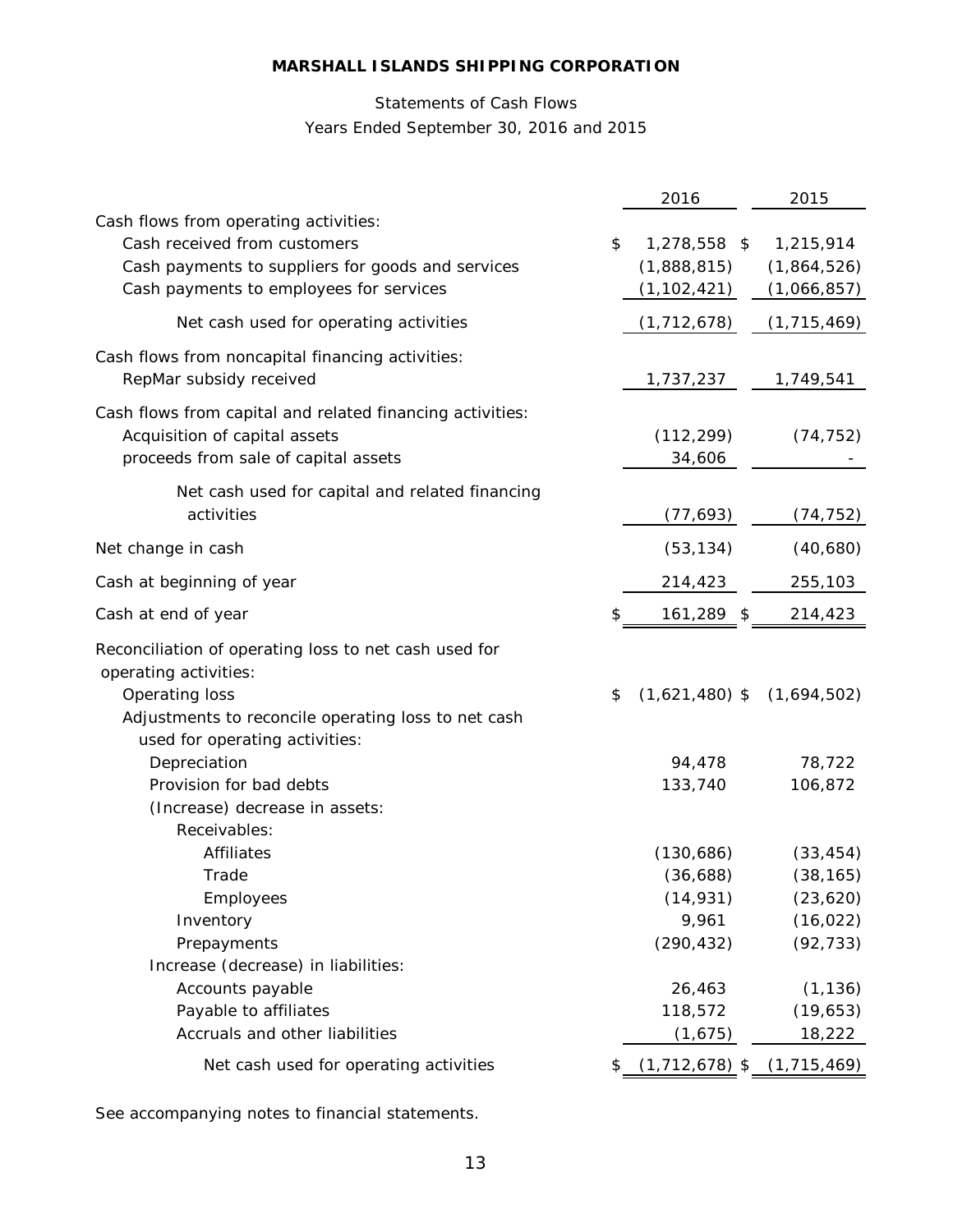Notes to Financial Statements September 30, 2016 and 2015

# (1) Organization

The Marshall Islands Shipping Corporation (MISC), a component unit of the Republic of the Marshall Islands (RepMar), was created under Public Law 2005-41, the Marshall Islands Shipping Corporation Act, 2004. MISC was established to manage and operate RepMar's shipping vessels. MISC's principal line of business is to provide sea transportation services; to carry on business as ship owners; and to build and maintain ships and vessels.

MISC is governed by a five-member Board of Directors appointed by the Cabinet of RepMar.

MISC's financial statements are incorporated into the financial statements of RepMar as a component unit.

#### (2) Summary of Significant Accounting Policies

The accounting policies of MISC conform to accounting principles generally accepted in the United States of America, as applicable to governmental entities, specifically proprietary funds.

GASB Statement No. 34, *Basic Financial Statements - and Management's Discussion and Analysis - for State and Local Governments*, as amended by Statement No. 37, *Basic Financial Statements - and Management's Discussion and Analysis - for State and Local Governments: Omnibus*, and Statement No. 38, *Certain Financial Statement Note Disclosures*, establish financial reporting standards for governmental entities which require that management's discussion and analysis of the financial activities be included with the basic financial statements and notes and modifies certain other financial statement disclosure requirements.

To conform to the requirements of GASB 34, equity is presented in the following net position categories:

- Net investment in capital assets capital assets, net of accumulated depreciation, plus construction or improvement of those assets.
- Restricted net position that is constrained for specific purposes which are externally imposed by providers, such as creditors or amounts constrained due to constitutional provisions or enabling legislation.
- Unrestricted net position that is not subject to externally imposed stipulations. Unrestricted net position may be designated for specific purposes by action of management or the Board of Directors or may otherwise be limited by contractual agreements with outside parties.

#### Basis of Accounting

Proprietary funds are accounted for on a flow of economic resources measurement focus. With this measurement focus, all assets and deferred outflows of resources, and liabilities and deferred inflows of resources associated with the operation of the fund are included in the statement of net position. Proprietary fund operating statements present increases and decreases in net position. The accrual basis of accounting is utilized by proprietary funds. Under this method, revenues are recorded when earned and expenses are recorded at the time liabilities are incurred. MISC considers revenues and costs that are directly related to operations of shipping vessels to be operating revenues and expenses. Revenues and expenses related to financing and other activities are reflected as nonoperating.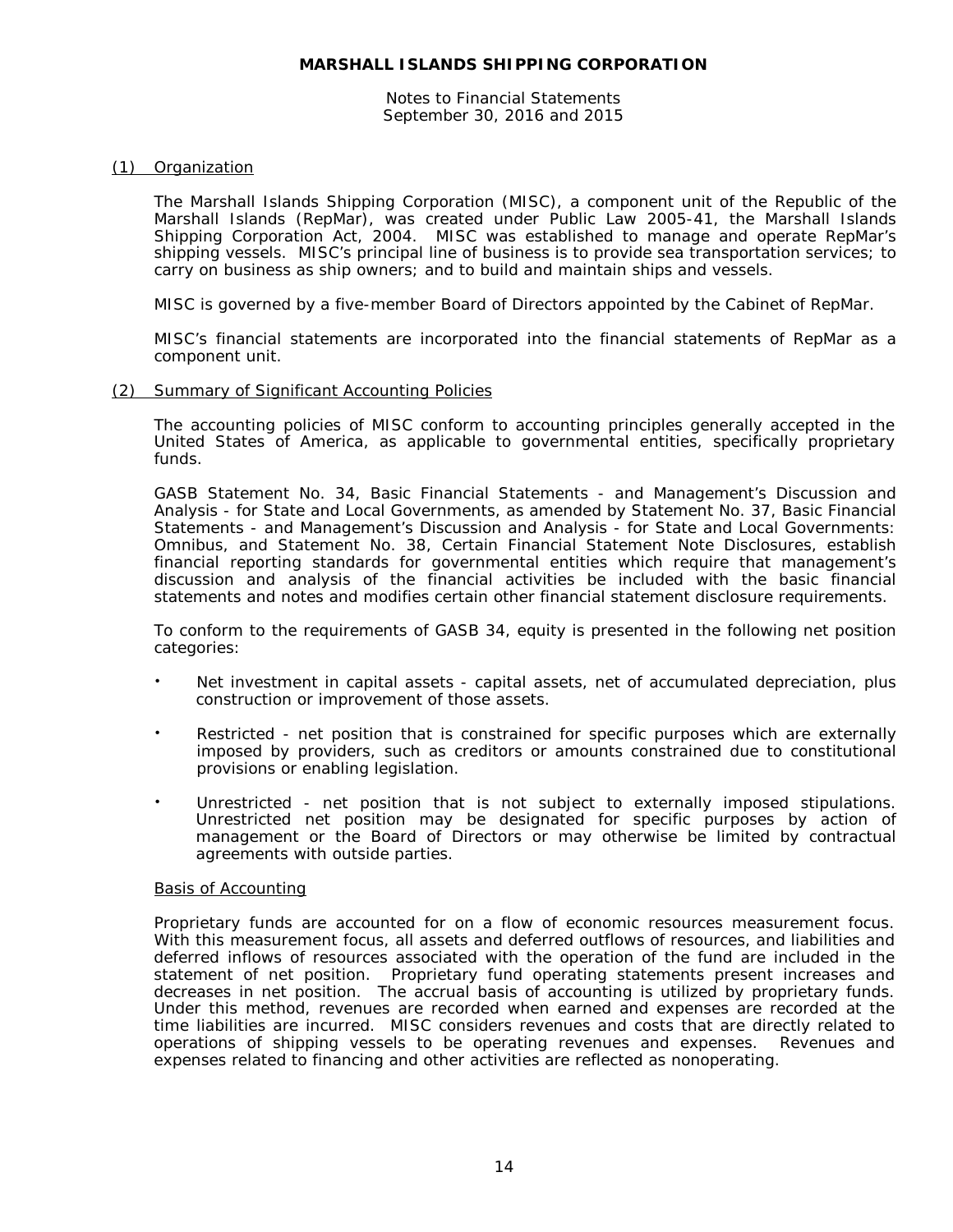#### Notes to Financial Statements September 30, 2016 and 2015

# (2) Summary of Significant Accounting Policies, Continued

# Cash

Custodial credit risk is the risk that in the event of a bank failure, MISC's deposits may not be returned to it. Such deposits are not covered by depository insurance and are either uncollateralized or collateralized with securities held by the pledging financial institution or held by the pledging financial institution but not in the depositor-government's name. MISC does not have a deposit policy for custodial credit risk.

For purposes of the statements of net position and cash flows, cash is defined as cash on hand and cash held in demand accounts. As of September 30, 2016 and 2015, the carrying amount of cash was \$161,289 and \$214,423, respectively, and the corresponding bank balances were \$220,791 and \$277,980, respectively, which were maintained in a financial institution subject to Federal Deposit Insurance Corporation (FDIC) insurance. As of September 30, 2016 and 2015, bank deposits in the amount of \$220,791 and \$250,000, respectively, were FDIC insured. MISC does not require collateralization of its cash deposits; therefore, deposit levels in excess of FDIC insurance coverage are uncollateralized. Accordingly, these deposits are exposed to custodial credit risk.

# **Receivables**

All receivables are uncollateralized and are due from affiliates or customers, located within the Republic of the Marshall Islands. The allowance for doubtful accounts is stated at an amount which management believes will be adequate to absorb possible losses on accounts receivable that may become uncollectible based on evaluation of the collectability of these accounts. The allowance is established through a provision for bad debts charged to expense.

#### Inventory

Inventory consists of items purchased for resale (on the ships) during outer islands voyages. Inventory is valued at the lower of cost (moving average) or market value (net realized value).

#### Deferred Dry-dock Expenditures

Dry-dock expenditures have been recognized as an asset when the recognition criteria were met. The recognition is made when the dry-docking has been performed and is amortized over the period until the next scheduled dry-docking usually 2 to 3 years. Any remaining carrying amount of the cost of the previous inspection is de-recognized. Ordinary repairs and maintenance expenses are charged to the income statement during the financial period in which they are incurred.

#### Equipment

MISC has not adopted a formal capitalization policy for equipment; however, items with a cost that equals or exceeds \$1,000 are generally capitalized. Depreciation is calculated using the straight-line method based on the estimated useful lives of the respective assets. The estimated useful lives of these assets are 5 years.

# Deferred Outflows of Resources

In addition to assets, the statement of net position will sometimes report a separate section for deferred outflows of resources. This separate financial statement element represents a consumption of net position that applies to a future period and so will not be recognized as an outflow of resources (deduction of net position) until then. MISC has no items that qualify for reporting in this category.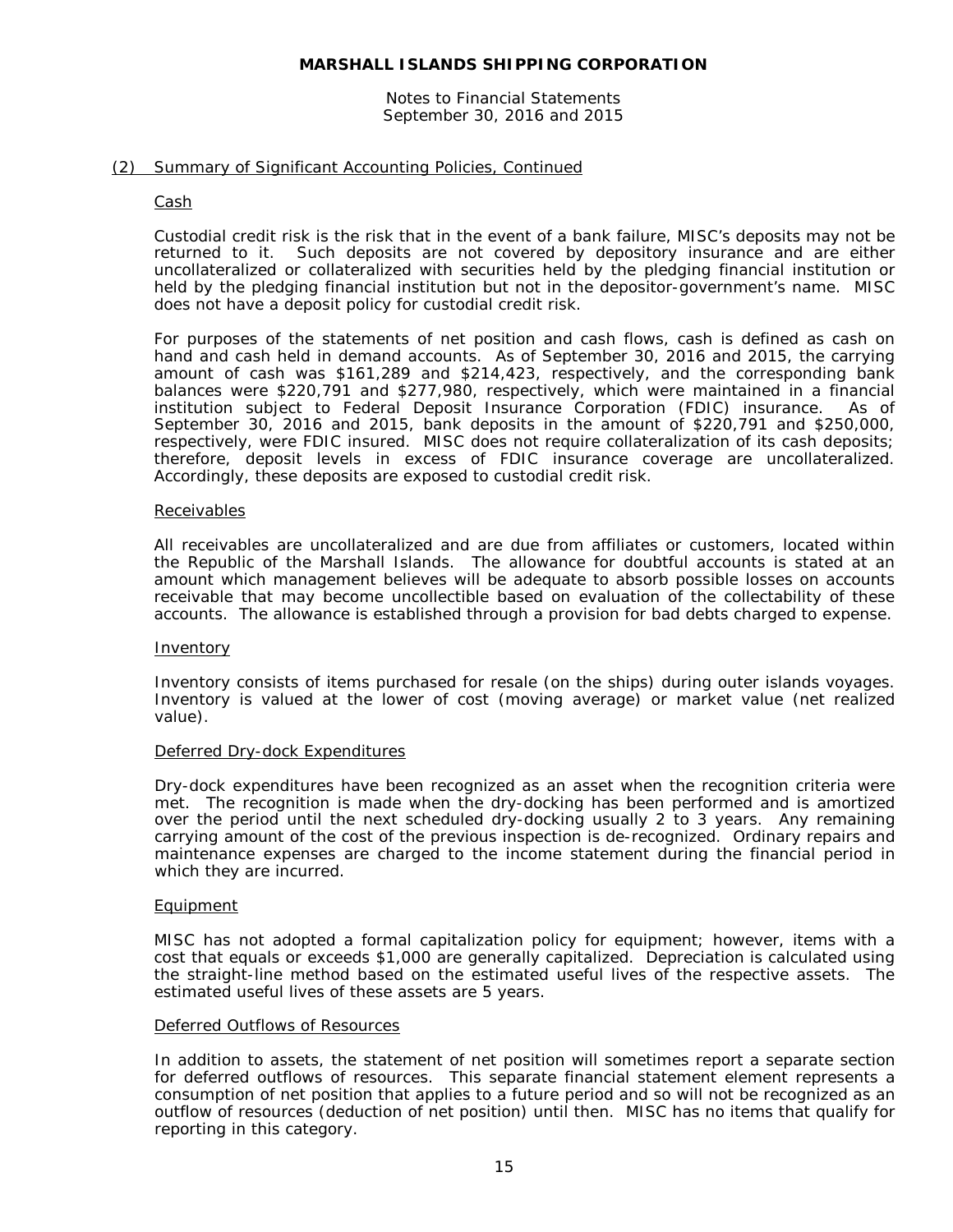Notes to Financial Statements September 30, 2016 and 2015

# (2) Summary of Significant Accounting Policies, Continued

#### Taxes

Corporate profits are not subject to income tax in the Republic of the Marshall Islands. The Government of the Republic of the Marshall Islands imposes a gross receipts tax of 3% on revenues. MISC is specifically exempt from this tax.

#### Compensated Absences

Vested or accumulated vacation leave is recorded as an expense and liability as the benefits accrue to employees. No liability is recorded for non-vesting accumulating rights to receive sick pay benefits. As of September 30, 2016 and 2015, the accumulated vacation leave liability totals \$67,888 and \$70,465, respectively, and is included within the statements of net position as accruals and other liabilities.

#### Deferred Inflows of Resources

In addition to liabilities, the statement of net position will sometimes report a separate section for deferred inflows of resources. This separate financial statement element section for deferred inflows of resources. represents an acquisition of net position that applies to a future period and so will not be recognized as an inflow of resources (additions to net position) until then. MISC has no items that qualify for reporting in this category.

#### Revenue Recognition

Cargo, charter and passenger revenue are recognized when the transportation is provided. Other components of other operating revenue are recognized as revenue when the related goods and services are provided.

#### Estimates

The preparation of financial statements in accordance with accounting principles generally accepted in the United States of America (GAAP) requires management to make estimates and assumptions that affect the reported amounts of assets and deferred outflows of resources, liabilities and deferred inflows of resources, and disclosure of contingent assets and liabilities at the date of the financial statements and the reported amounts of revenues and expenses during the reporting period. Actual results could differ from those estimates.

#### Reclassifications

Certain balances in the 2015 financial statements have been reclassified to conform to the 2016 presentation.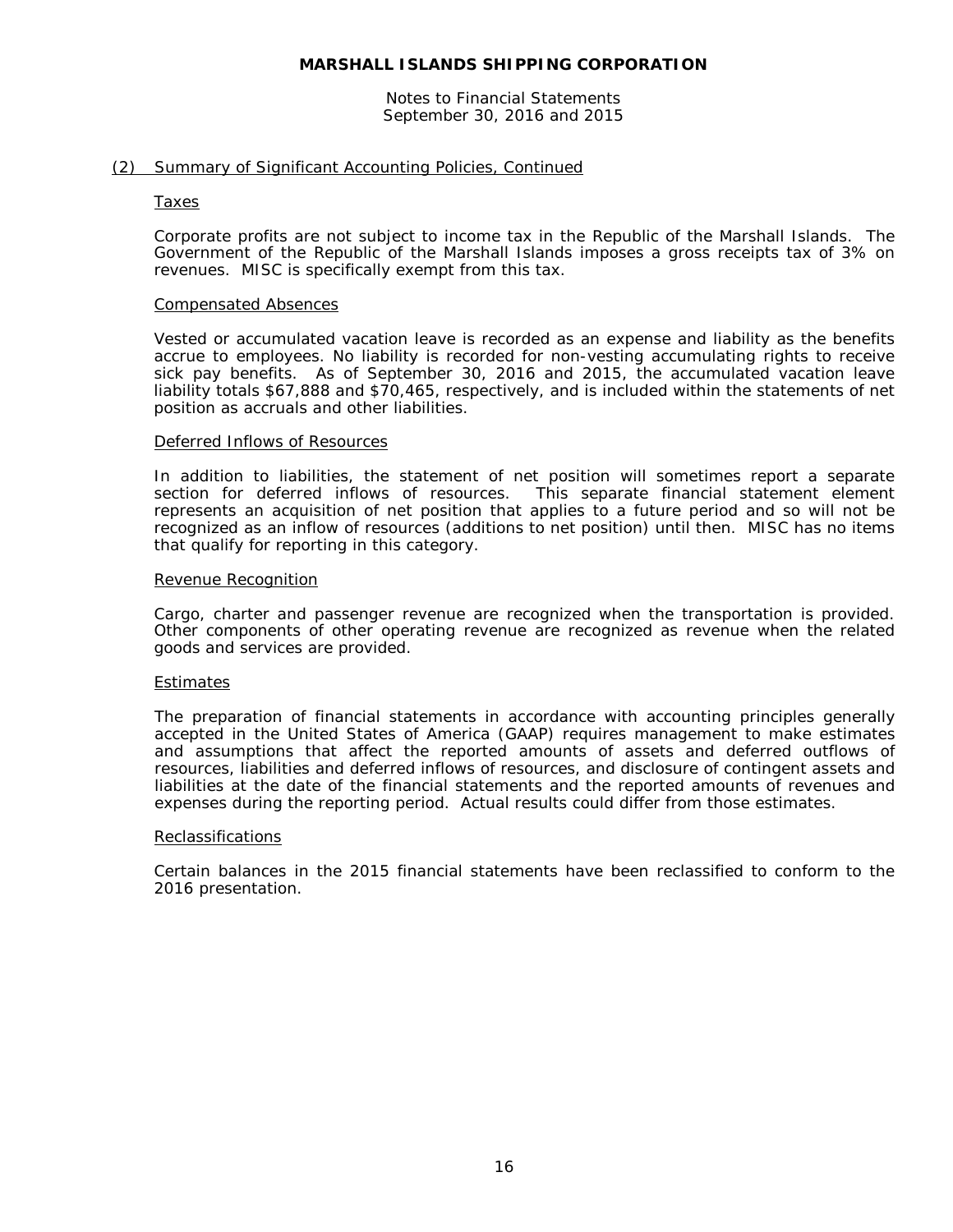Notes to Financial Statements September 30, 2016 and 2015

# (2) Summary of Significant Accounting Policies, Continued

#### New Accounting Standards

During the year ended September 30, 2016, MISC implemented the following pronouncements:

- GASB Statement No. 72, *Fair Value Measurement and Application*, which addresses accounting and financial reporting issues related to fair value measurements and requires entities to expand their fair value disclosures by determining major categories of debt and equity securities within the fair value hierarchy on the basis of the nature and risk of the investment.
- GASB Statement No. 76, *The Hierarchy of Generally Accepted Accounting Principles for State and Local Governments*, which eliminates two of the four categories of authoritative GAAP that exist under the existing hierarchy prescribed by Statement No. 55. The two categories that will remain under the new standard are (1) GASB Statements and (2) GASB technical bulletins and implementation guides in addition to AICPA guidance that the GASB clears.
- GASB Statement No. 79, *Certain External Investment Pools and Pool Participants*, addresses for certain external investment pools and their participants the accounting and financial reporting implications that result from changes in the regulatory provisions referenced by previous accounting and financial reporting standards. Those provisions were based on the Investment Company Act of 1940, Rule 2a7. Rule 2a7 contains the Securities and Exchange Commission's regulations that apply to money market funds and were significantly amended in 2014.

The implementation of these statements did not have a material effect on the accompanying financial statements.

In June 2015, GASB issued Statement No. 73, *Accounting and Financial Reporting for Pensions and Related Assets That Are Not Within the Scope of GASB Statement No. 68, and Amendments to Certain Provisions of GASB Statements No. 67 and No. 68*, which aligns the reporting requirements for pensions and pension plans not covered in GASB Statements No. 67 and No. 68 with the reporting requirements in Statement No. 68. The provisions in Statement No. 73 are effective for fiscal years beginning after June 15, 2016. Management does not believe that the implementation of this statement will have a material effect on the financial statements.

In June 2015, GASB issued Statement No. 74, *Financial Reporting for Postemployment Benefit Plans Other Than Pension Plans*, which replaces Statements No. 43, *Financial Reporting for Postemployment Benefit Plans Other Than Pension Plans, as amended*, and No. 57, *OPEB Measurements by Agent Employers and Agent Multiple-Employer Plans*, and addresses financial reporting requirements for governments whose employees are provided with postemployment benefits other than pensions (other postemployment benefits or OPEB). The provisions in Statement No. 74 are effective for fiscal years beginning after June 15, 2016. Management does not believe that the implementation of this statement will have a material effect on the financial statements.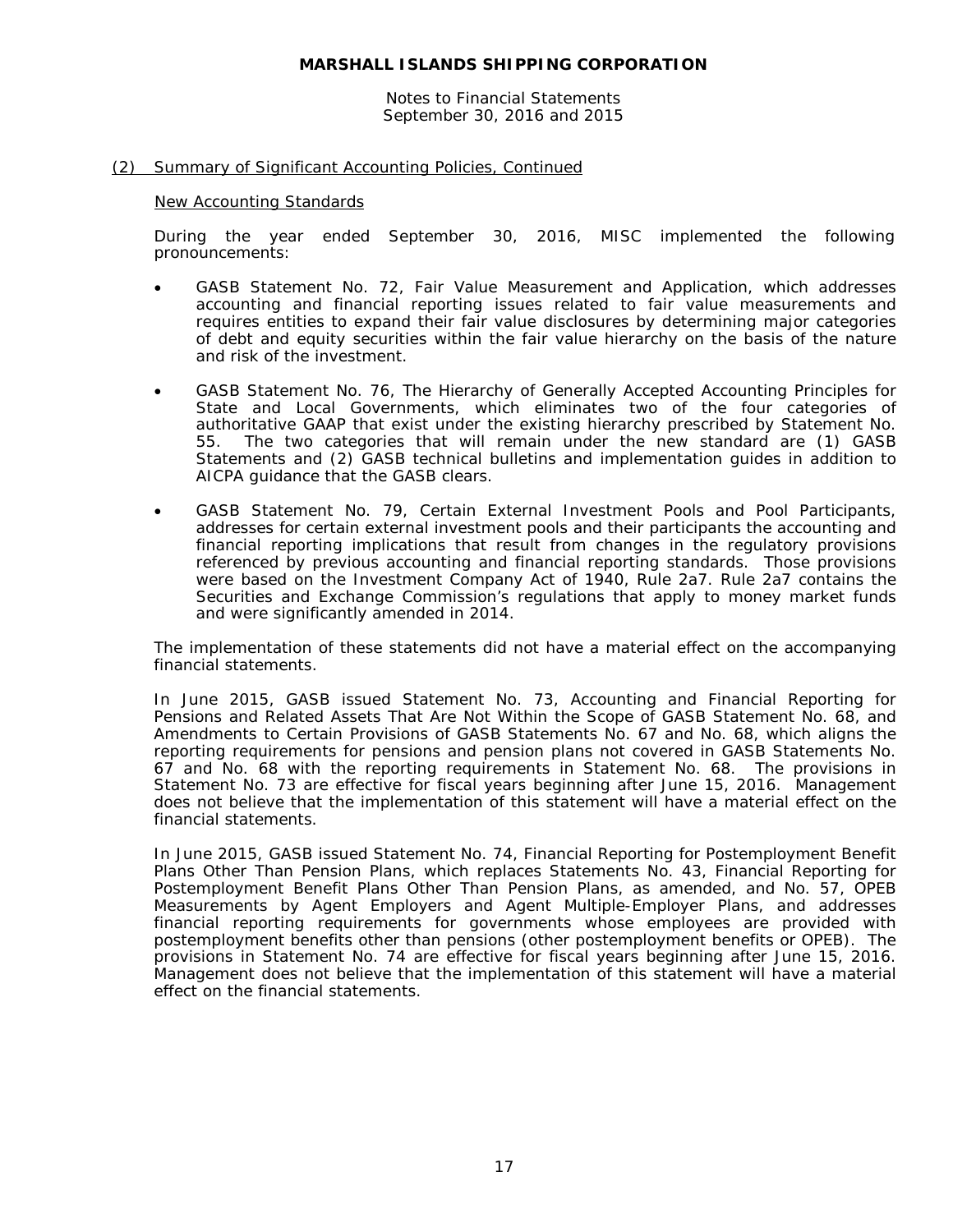Notes to Financial Statements September 30, 2016 and 2015

# (2) Summary of Significant Accounting Policies, Continued

# New Accounting Standards, Continued

In June 2015, GASB issued Statement No. 75, *Accounting and Financial Reporting for Postemployment Benefits Other Than Pensions*, which replaces the requirements of Statements No. 45, *Accounting and Financial Reporting by Employers for Postemployment Benefits Other Than Pensions, as amended*, and No. 57, *OPEB Measurements by Agent Employers and Agent Multiple-Employer Plans*, and provides guidance on reporting by governments that provide OPEB to their employees and for governments that finance OPEB for employees of other governments. The provisions in Statement No. 75 are effective for fiscal years beginning after June 15, 2017. Management does not believe that the implementation of this statement will have a material effect on the financial statements.

In August 2015, GASB issued Statement No. 77, *Tax Abatement Disclosures*, which requires governments that enter into tax abatement agreements to disclose certain information about the agreements. The provisions in Statement No. 77 are effective for fiscal years beginning after December 15, 2015. Management does not believe that the implementation of this statement will have a material effect on the financial statements.

In December 2015, GASB issued Statement No. 78, *Pensions Provided through Certain Multiple-Employer Defined Benefit Pension Plans*, which addresses a practice issue regarding the scope and applicability of Statement No. 68, *Accounting and Financial Reporting for Pensions*. The provisions in Statement No. 78 are effective for fiscal years beginning after December 15, 2015. Management does not believe that the implementation of this statement will have a material effect on the financial statements.

In January 2016, GASB issued Statement No. 80, *Blending Requirements for Certain Component Units - an amendment of GASB Statement No. 14*, which improves financial reporting by clarifying the financial statement presentation requirements for certain component units. The provisions in Statement No. 80 are effective for fiscal years beginning after June 15, 2016. Management does not believe that the implementation of this statement will have a material effect on the financial statements.

In March 2016, GASB issued Statement No. 81, *Irrevocable Split-Interest Agreements*, which improves accounting and financial reporting for irrevocable split-interest agreements by providing recognition and measurement guidance for situations in which a government is a beneficiary of the agreement. The provisions in Statement No. 81 are effective for fiscal years beginning after December 15, 2016. Management does not believe that the implementation of this statement will have a material effect on the financial statements.

In March 2016, GASB issued Statement No. 82, *Pension Issues - an amendment of GASB Statements No. 67, No. 68, and No. 73*, which addresses issues regarding (1) the presentation of payroll-related measures in required supplementary information, (2) the selection of assumptions and the treatment of deviations from the guidance in an Actuarial Standard of Practice for financial reporting purposes, and (3) the classification of payments made by employers to satisfy employee (plan member) contribution requirements. The provisions in Statement No. 82 are effective for fiscal years beginning after June 15, 2016. Management does not believe that the implementation of this statement will have a material effect on the financial statements.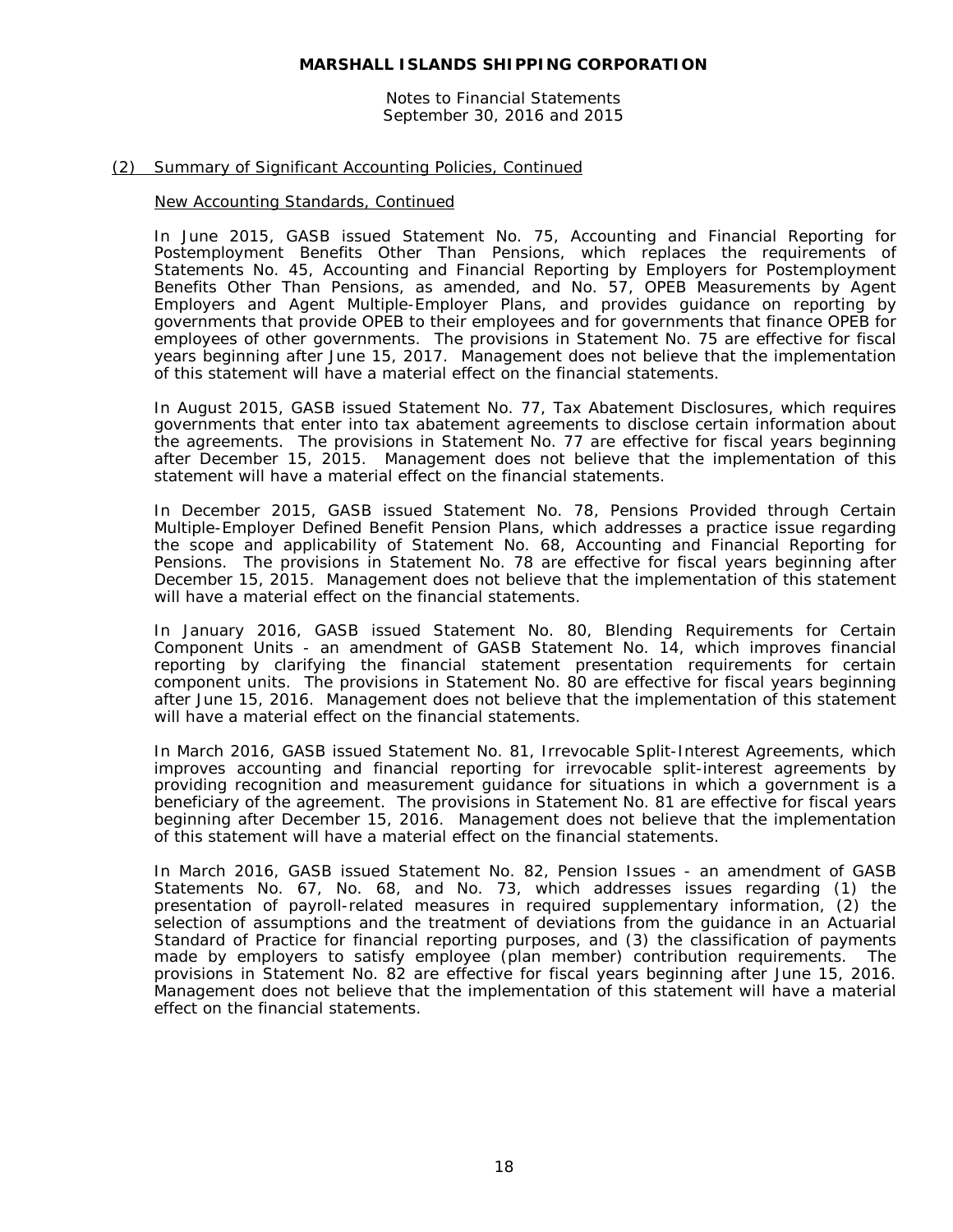Notes to Financial Statements September 30, 2016 and 2015

# (3) Risk Management

MISC is exposed to various risks of loss related to torts; theft of, damage to, and destruction of assets; errors and omissions; injuries to employees; and natural disasters. MISC has elected to purchase commercial automobile insurance from independent third parties for the risks of loss to which it is exposed with respect to the use of motor vehicles. Settled claims have not exceeded this commercial coverage for the last three years. MISC does not maintain general liability insurance; maritime insurance; and fire, lightning and typhoon insurance for its office building and contents. In the event of an insurable loss, MISC may be self-insured to a material extent.

# (4) Prepaid Drydocking

During the years ended September 30, 2016 and 2015, MISC incurred dry-dock expenditures of \$359,180 and \$98,443, respectively, for the MV Aemman and MV Ribuuk Ae ships in Fiji, which is to be amortized for 3 years. In 2016 and 2015, amortized dry-dock expense amounted to \$68,748 and \$5,710, respectively. As of September 30, 2016 and 2015, prepaid dry-docking amounted to \$383,165 and \$92,733, respectively.

# (5) Equipment

Capital asset activity for the years ended September 30, 2016 and 2015 is as follows:

|                                                |                                                     | 2016                                              |                                                                         |                                              |
|------------------------------------------------|-----------------------------------------------------|---------------------------------------------------|-------------------------------------------------------------------------|----------------------------------------------|
|                                                | October 1,<br>2015                                  | Additions                                         | Retirements                                                             | September 30,<br><u>2016</u>                 |
| Equipment<br>Vehicles<br>Vessel<br>Motor boats | 350,125<br>\$<br>322.097<br>50,110<br><u>86,623</u> | \$<br>38,340<br>31,200<br>30,259<br><u>12,500</u> | \$<br>(29,607)<br>(24,089)<br>(43, 803)<br>and the contract of the con- | \$<br>358,858<br>329,208<br>36,566<br>99,123 |
| Less accumulated depreciation                  | 808,955<br><u>(570,481)</u>                         | 112,299<br>(94, 478)                              | (97, 499)<br>68,247                                                     | 823,755<br><u>(596,712)</u>                  |
|                                                | 238,474<br>\$                                       | 17,821<br>\$                                      | (29, 252)<br>\$                                                         | 227,043<br>\$                                |
|                                                |                                                     | 2015                                              |                                                                         |                                              |
|                                                | October 1,<br>2014                                  | Additions                                         | Retirements                                                             | September 30,<br>2015                        |
| Equipment<br>Vehicles<br>Vessel<br>Motor boats | 283,873<br>\$<br>313,597<br>50,110<br>86,623        | 66,252<br>S.<br>8,500                             | \$                                                                      | 350,125<br>\$<br>322,097<br>50,110<br>86,623 |
| Less accumulated depreciation                  | 734,203<br><u>(491,759)</u>                         | 74,752<br>(78, 722)                               |                                                                         | 808,955<br><u>(570,481)</u>                  |
|                                                | 242,444<br>\$                                       | \$<br>3.970)                                      | \$                                                                      | 238,474                                      |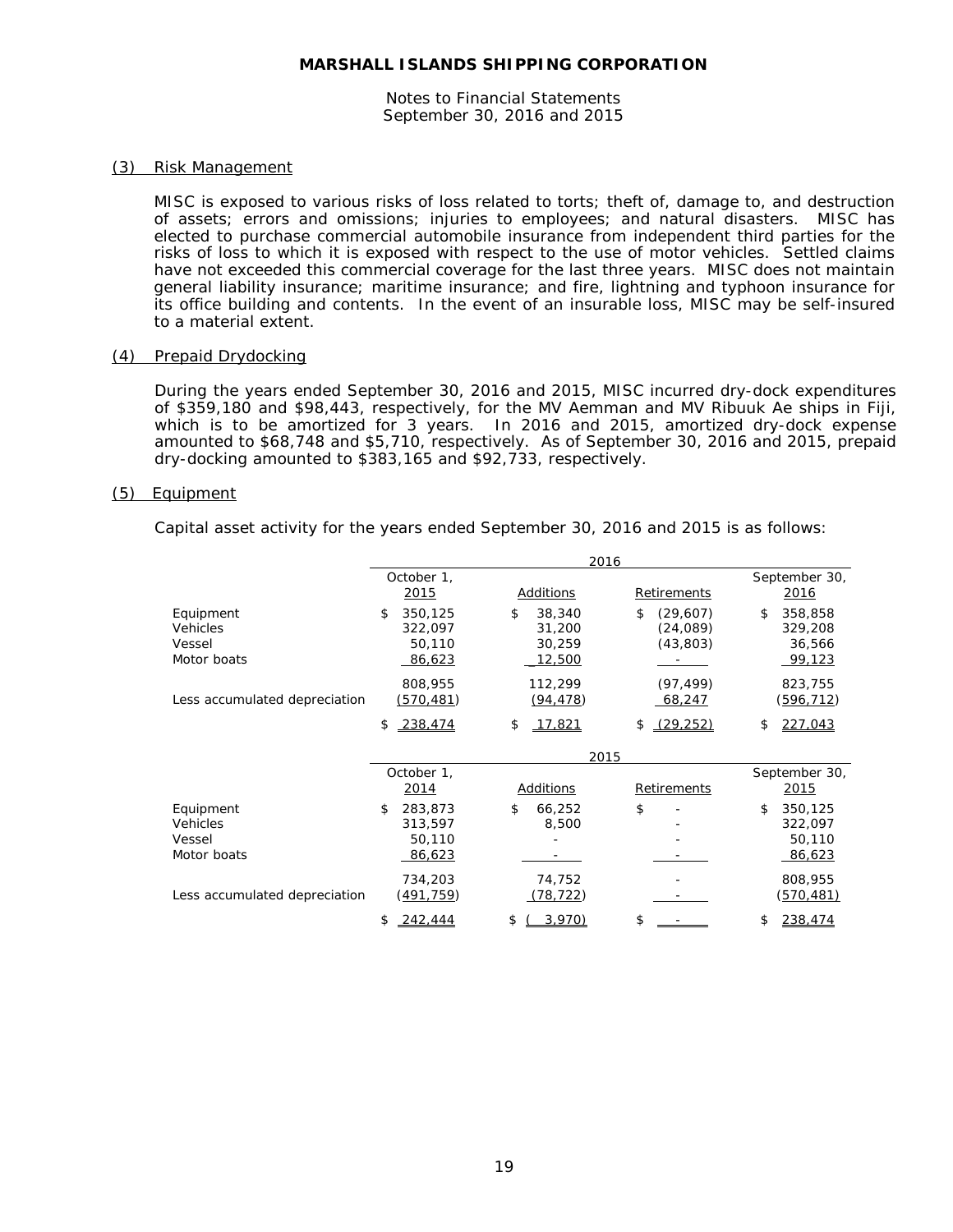Notes to Financial Statements September 30, 2016 and 2015

#### (6) Related Party Transactions

MISC was created by the Nitijela of RepMar under Public Law 2005-41 and is thus considered a component unit of RepMar. Accordingly, MISC is affiliated with all RepMar-owned and affiliated entities, including Tobolar Copra Processing Authority (Tobolar).

A summary of related party transactions as of September 30, 2016 and 2015 and for the years then ended are as follows:

|                                                 |               |                 | 2016             |           |
|-------------------------------------------------|---------------|-----------------|------------------|-----------|
|                                                 | Revenues      | Expenses        | Receivables      | Payables  |
| Tobolar                                         | $$313,778$ \$ |                 | 254,856 \$<br>\$ |           |
| Marshall Islands Social Security Administration |               | 98,143          |                  | 93,960    |
| Marshalls Energy Company, Inc.                  | 113,827       | 75,604          | 2,527            | 1,812     |
| RMI Ports Authority                             |               | 59,263          |                  | 240,342   |
| Republic of the Marshall Islands                | 178,674       | 10,471          | 81,449           | 44,753    |
| Other                                           | 40,385        | 63,379          | <u>14,882</u>    | 14,269    |
|                                                 | \$646,664     | \$306,860       | \$353,714        | \$395,136 |
|                                                 |               |                 |                  |           |
|                                                 |               |                 | 2015             |           |
|                                                 | Revenues      | <b>Expenses</b> | Receivables      | Payables  |
| Tobolar                                         | $$290,087$ \$ |                 | 134,885 \$<br>\$ |           |
| Marshall Islands Social Security Administration |               | 94,635          |                  | 46,737    |
| Marshalls Energy Company, Inc.                  | 246,330       | 21,525          | 38,500           | 1,867     |
| RMI Ports Authority                             |               | 48,444          |                  | 185,868   |
| Republic of the Marshall Islands                | 132,165       | 14,542          | 49,513           | 39,690    |
| Other                                           | 401           | 40,878          | 130              | 2,402     |

During the years ended September 30, 2016 and 2015, the operations of MISC were funded by appropriations, totaling \$1,260,085 and \$1,310,085, respectively, from the Nitijela of RepMar. In addition, during the years ended September 30, 2016 and 2015, MISC received an appropriation from the Nitijela of RepMar of \$477,152 and \$439,456, respectively, restricted for dry-docking and related expenses. As of September 30, 2016 and 2015, MISC had yet to expend \$82,047 and \$190,641, respectively, of this appropriation. Accordingly, these amounts are restricted within net position.

MISC occupies certain office space and utilizes four vessels belonging to RepMar at no cost. No lease agreements have been executed to formalize these arrangements. However, management is of the opinion that no rental payments for the use of these properties are anticipated. The fair value of these contributions is presently not determinable. Accordingly, the contributed use of facilities has not been recognized as revenue and expense in the accompanying financial statements.

As described in note 7, MISC leases space from a related party.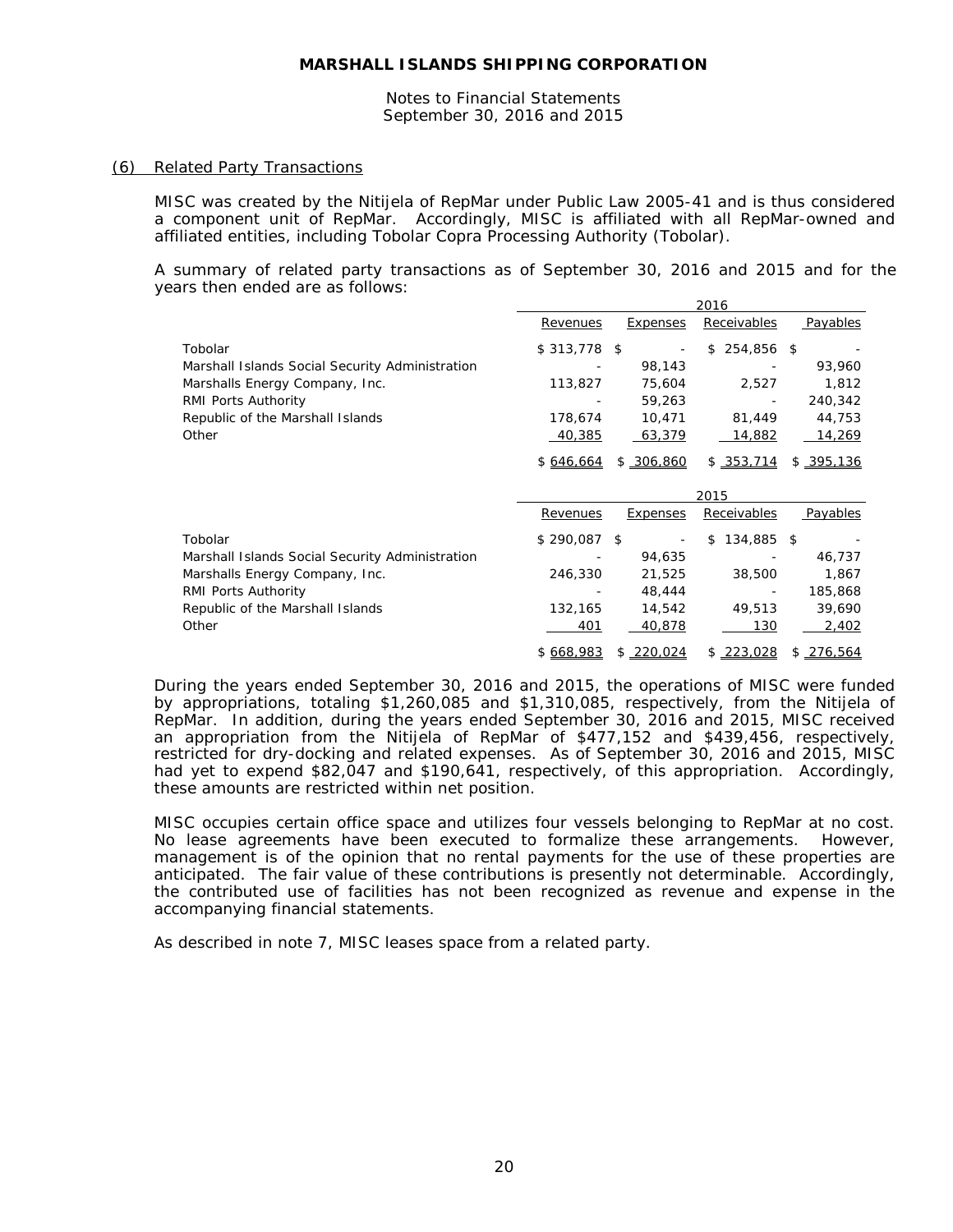Notes to Financial Statements September 30, 2016 and 2015

# (7) Commitments and Contingencies

#### **Commitments**

MISC leased a warehouse for \$2,557 per month, effective August 1, 2015, from the RMI Ports Authority, and expires on July 31, 2020. For the years ended September 30, 2016 and 2015, MISC recorded rent expense associated with this lease of \$33,462 and \$34,855, respectively.

Total minimum future rental payments for non-cancelable lease agreements for subsequent years ending September 30, are as follows:

| Year ending<br>September 30, |                                            |
|------------------------------|--------------------------------------------|
| 2017<br>2018<br>2019<br>2020 | 30,678<br>\$<br>30,678<br>30,678<br>25,565 |
|                              | \$117.599                                  |

#### Contingencies

During the years ended September 30, 2016 and 2015, MISC incurred losses from operations of \$1,621,480 and \$1,694,502, respectively. For the years ended September 30, 2016 and 2015, MISC received operational subsidies of \$1,260,085 and \$1,310,085, respectively, from the Nitijela of RepMar in conjunction with \$477,152 and \$439,456, respectively, for drydocking expenses. Although RepMar has provided funding in the past, MISC does not have a formal agreement with RepMar to provide future funding. A significant reduction in the level of budgetary support from RepMar, if this were to occur, may have an effect on MISC's programs and activities. For the year ended September 30, 2017, RepMar appropriated \$1,450,000 and \$460,000, respectively, to fund MISC operations and dry-docking expenses.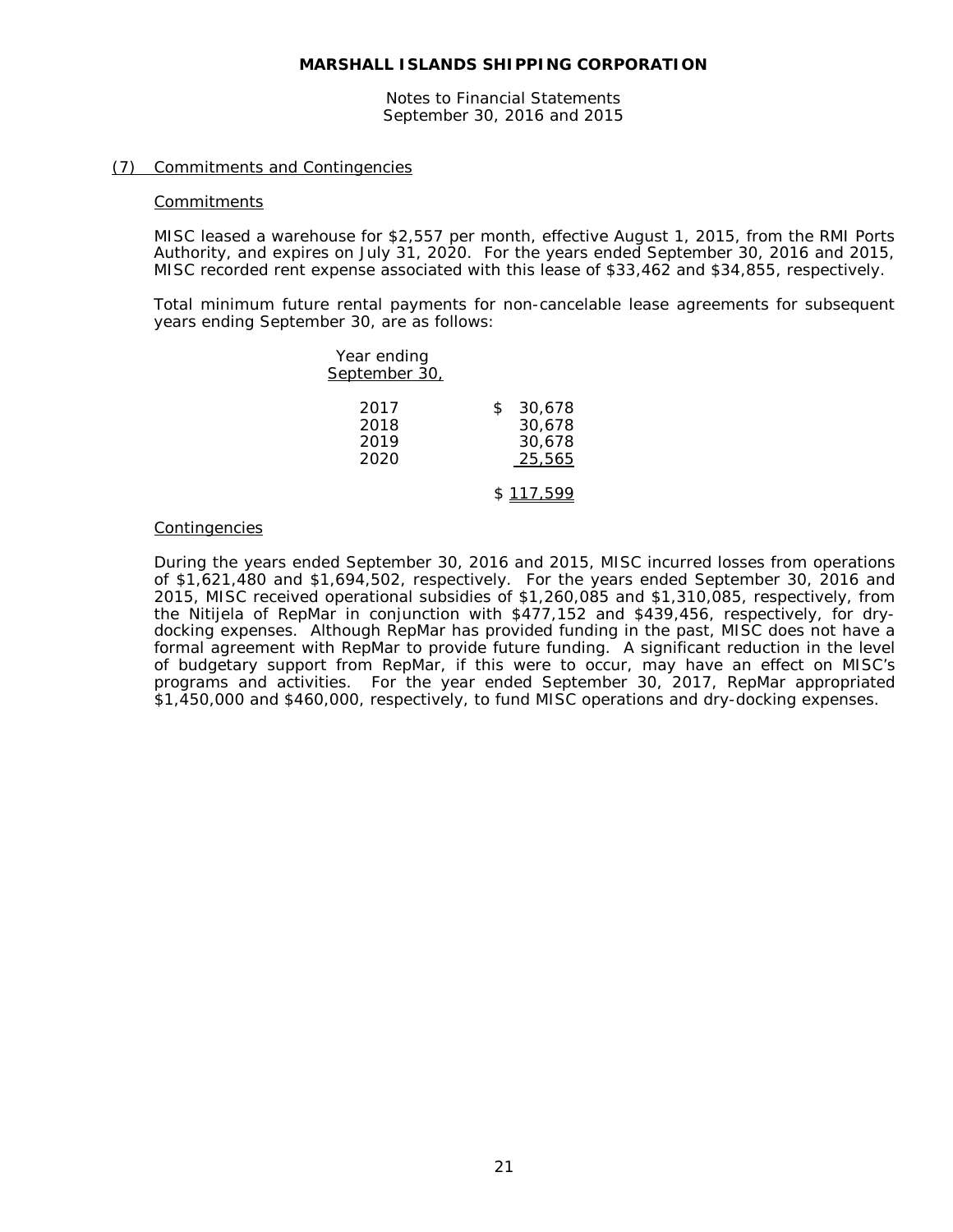

Deloitte & Touche LLP 361 South Marine Corps Drive Tamuning, GU 96913 USA

Tel: +1 (671) 646-3884 Fax: +1 (671) 649-4265

www.deloitte.com

# **INDEPENDENT AUDITORS' REPORT ON INTERNAL CONTROL OVER FINANCIAL REPORTING AND ON COMPLIANCE AND OTHER MATTERS BASED ON AN AUDIT OF FINANCIAL STATEMENTS PERFORMED IN ACCORDANCE WITH** *GOVERNMENT AUDITING STANDARDS*

Chairman Board of Directors Marshall Islands Shipping Corporation:

We have audited, in accordance with the auditing standards generally accepted in the United States of America and the standards applicable to financial audits contained in *Government Auditing Standards,* issued by the Comptroller General of the United States, the financial statements of the Marshall Islands Shipping Corporation (MISC), which comprise the statement of net position as September 30, 2016, and the related statements of revenues, expenses and changes in net position and of cash flows for the year then ended, and the related notes to the financial statements, and have issued our report thereon dated June 5, 2017.

# **Internal Control Over Financial Reporting**

In planning and performing our audit of the financial statements, we considered MISC's internal control over financial reporting (internal control) to determine the audit procedures that are appropriate in the circumstances for the purpose of expressing our opinion on the financial statements, but not for the purpose of expressing an opinion on the effectiveness of MISC's internal control. Accordingly, we do not express an opinion on the effectiveness of MISC's internal control.

Our consideration of internal control was for the limited purpose described in the preceding paragraph and was not designed to identify all deficiencies in internal control that might be material weaknesses or significant deficiencies and therefore, material weaknesses or significant deficiencies may exist that have not been identified. However, as described in the accompanying Schedule of Findings and Responses, we identified certain deficiencies in internal control that we consider to be material weaknesses and significant deficiencies.

A *deficiency in internal control* exists when the design or operation of a control does not allow management or employees, in the normal course of performing their assigned functions, to prevent, or detect and correct, misstatements on a timely basis. A *material weakness* is a deficiency, or a combination of deficiencies, in internal control such that there is a reasonable possibility that a material misstatement of the entity's financial statements will not be prevented, or detected and corrected on a timely basis. We consider the deficiencies described in the accompanying Schedule of Findings and Responses as item 2016-001 to be material weaknesses.

A *significant deficiency* is a deficiency, or a combination of deficiencies, in internal control that is less severe than a material weakness, yet important enough to merit attention by those charged with governance. We consider the deficiencies described in the accompanying Schedule of Findings and Responses as item 2016-002 to be significant deficiencies.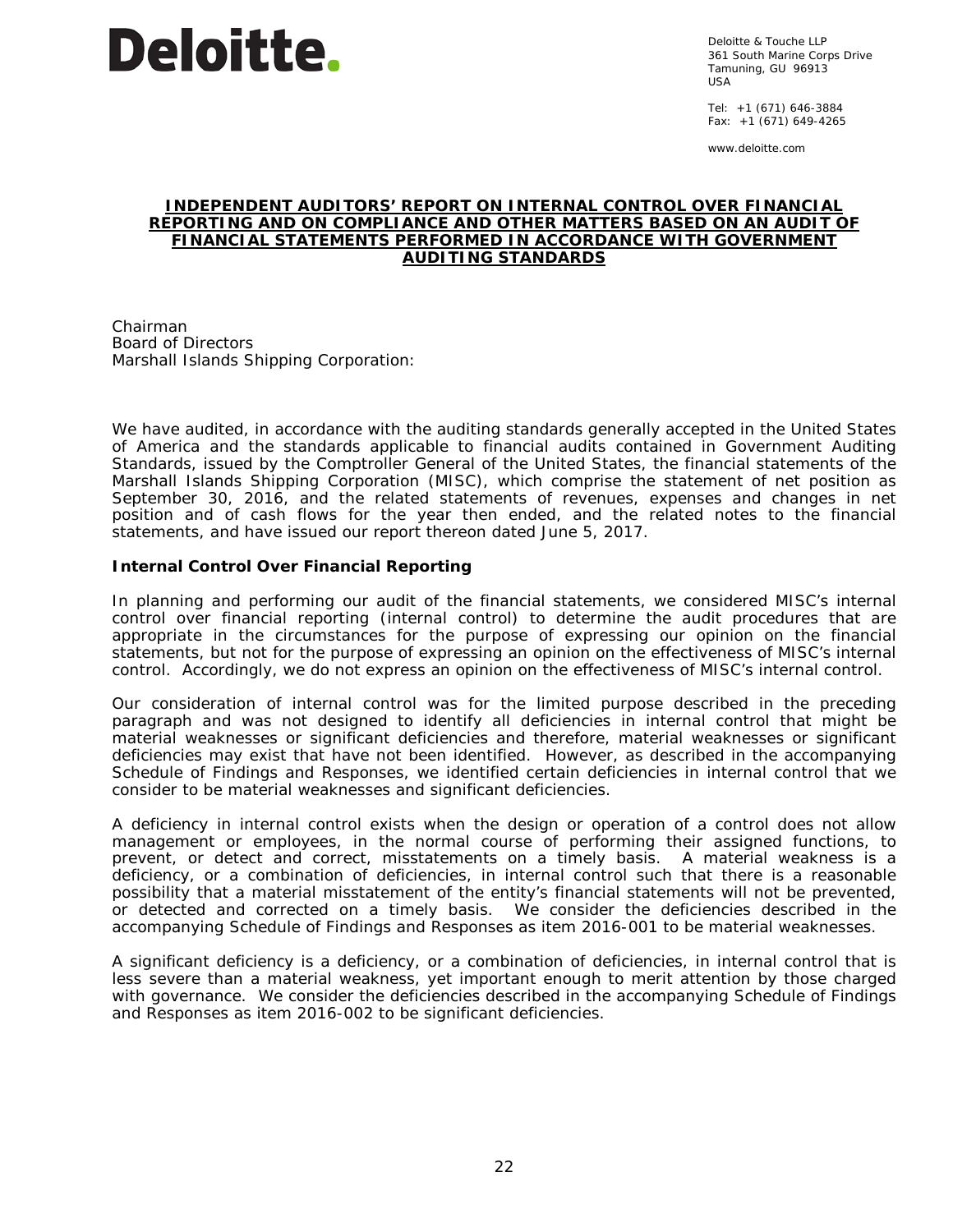# **Deloitte.**

# **Compliance and Other Matters**

As part of obtaining reasonable assurance about whether the MISC's financial statements are free from material misstatement, we performed tests of its compliance with certain provisions of laws, regulations, contracts, and grant agreements, noncompliance with which could have a direct and material effect on the determination of financial statement amounts. However, providing an opinion on compliance with those provisions was not an objective of our audit, and accordingly, we do not express such an opinion. The results of our tests disclosed instances of noncompliance or other matters that are required to be reported under *Government Auditing Standards* and which are described in the accompanying Schedule of Findings and Responses as items 2016-003 through 2016-006.

# **MISC's Response to Findings**

MISC's responses to the findings identified in our audit are described in the accompanying Schedule of Findings and Responses. MISC's responses were not subjected to the auditing procedures applied in the audit of the financial statements and, accordingly, we express no opinion on them.

# **Purpose of this Report**

The purpose of this report is solely to describe the scope of our testing of internal control and compliance and the results of that testing, and not to provide an opinion on the effectiveness of the entity's internal control or on compliance. This report is an integral part of an audit performed in accordance with *Government Auditing Standards* in considering the entity's internal control and compliance. Accordingly, this communication is not suitable for any other purpose.

latte Harlett

June 5, 2017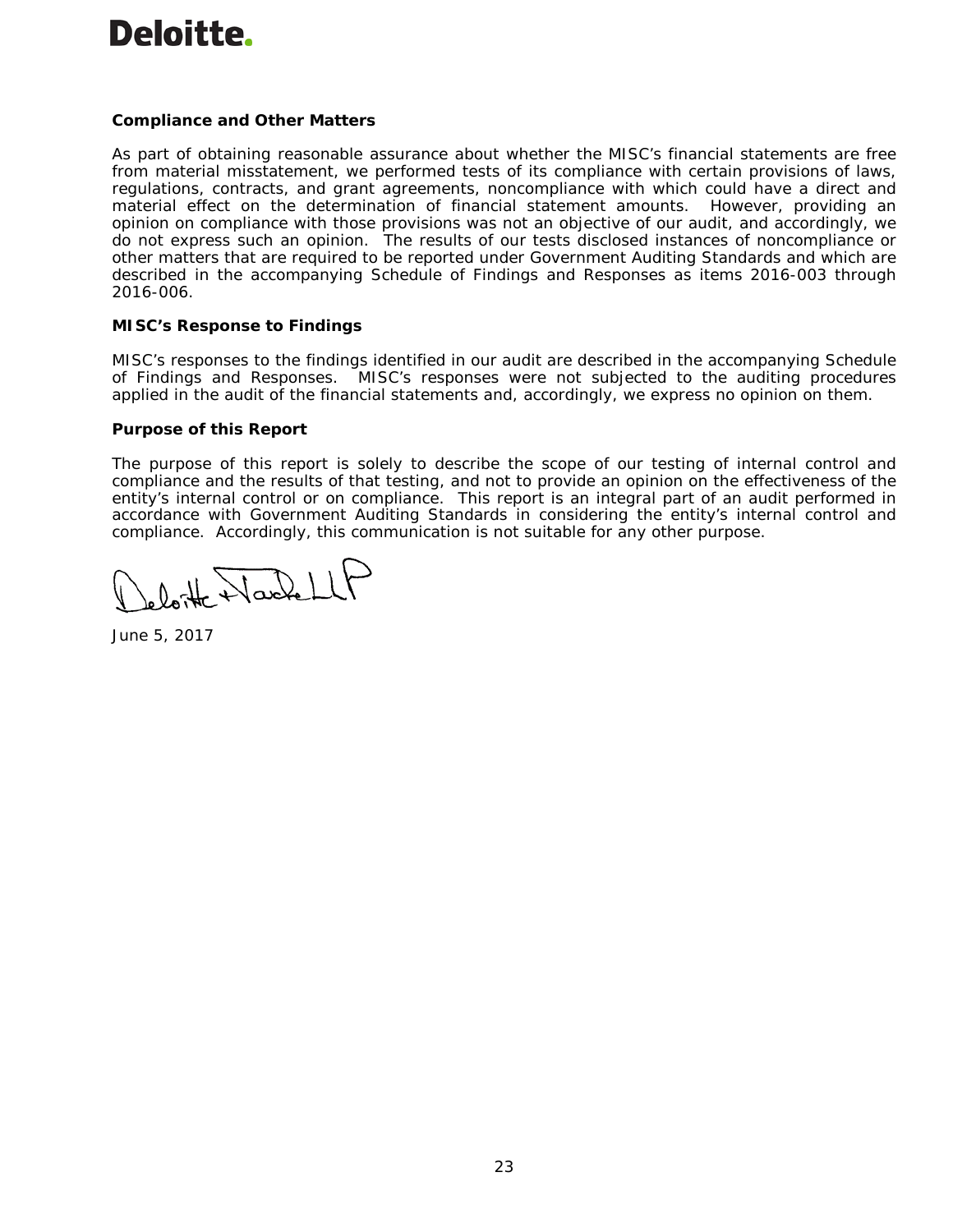Schedule of Findings and Responses Year Ended September 30, 2016

# Finding No. 2016-001

#### **Revenues**

Criteria: Adequate internal control policies and procedures should be established requiring that revenues be accurately supported, identified, and recorded.

Condition: The following exceptions concerning revenue tests were noted:

- 1. Significant delays occur in preparation and completion of cargo and passenger manifests. As of the report date, cargo and passenger manifests for the fiscal year ended September 30, 2016 could not be provided.
- 2. Cargo and passenger sales analyses per voyage (voyage report vs. recorded revenue) were not performed.
- 3. One charter trip was provided with a charter fee discount without written formal documentation supporting the authority to provide the discount.

Cause: The cause of the above condition is the lack of established policies and procedures requiring that revenues be accurately supported, identified, and recorded.

Effect: The effect of the above condition is possible misstatement of revenues.

Recommendation: We recommend that MISC maintain and organize cargo and passenger manifests. Furthermore, we recommend that revenue analysis (cargo and passenger) be performed per voyage to verify the reasonableness of recorded revenues against voyage data provided by the booking staff. Also, we recommend that all decisions, orders, rules and regulations relating to the financial operation of MISC shall be made by resolution of the Board of Directors at a meeting and shall be recorded in the minutes of such meeting of the Board.

Prior Year Status: Lack of established policies and procedures pertaining to revenues was reported as a finding in the audits of MISC for fiscal years 2007 through 2015.

Auditee Response and Corrective Action Plan:

Who: Head Accounting Officer

What: Management will establish MISC revenue policies and procedures to be in effect for FY 2017.

With technical assistance provided by the Asian Development Bank Development Coordination Office, the local consultant will support MISC in the fourth quarter of FY2016 to assist with establishment of MISC's revenue policies and procedures policy and to assist the Accounting Department with capacity building and implementation of the policy. In addition, support will be provided to address the findings.

It is highly likely this will be a repeat finding in FY2017.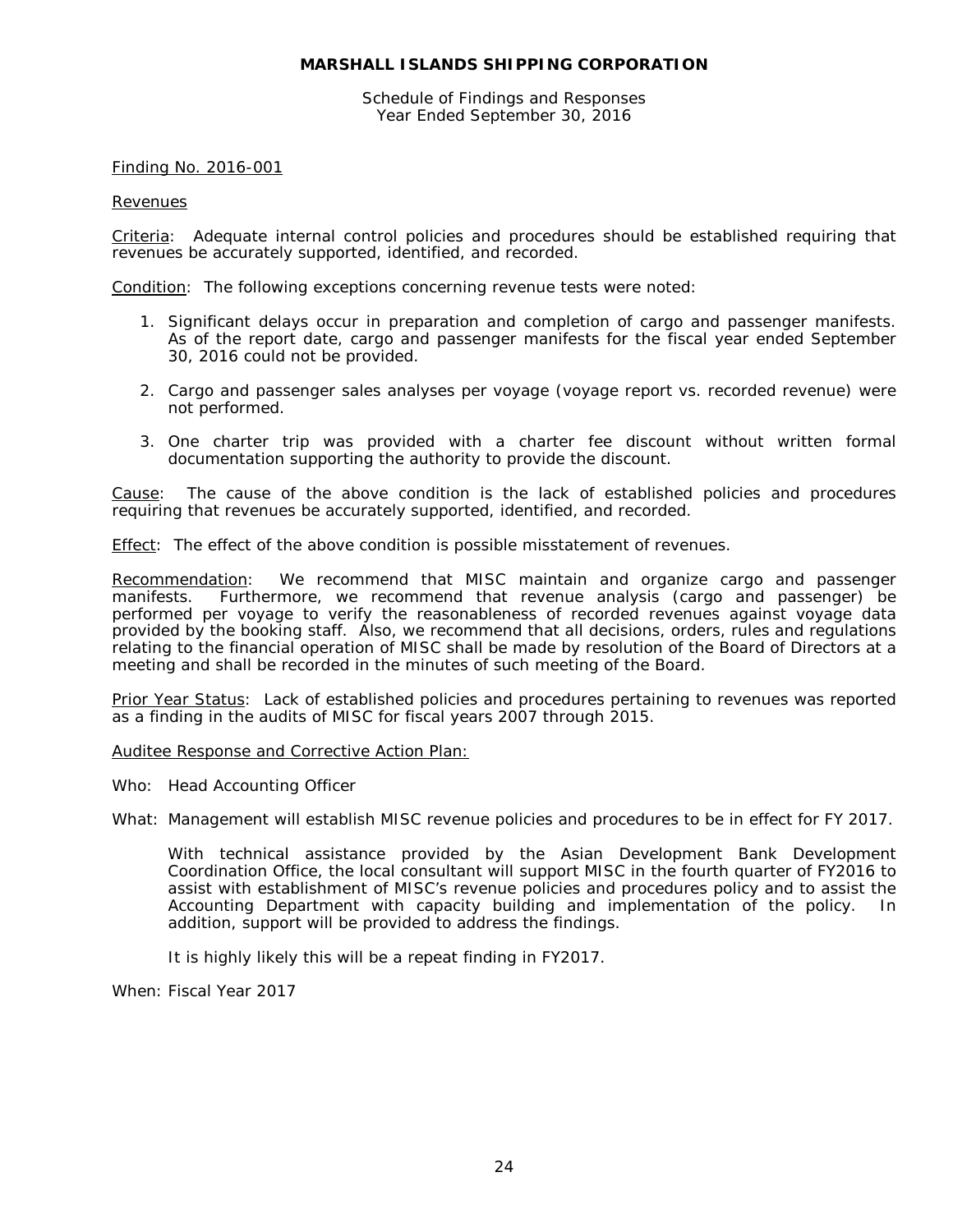Schedule of Findings and Responses, Continued Year Ended September 30, 2016

#### Finding No. 2016-002

#### Capital Assets

Criteria: Adequate internal control policies and procedures should be established requiring proper authorization, approval and recordation of sale of capital assets. Also, policies over proper turnover of assets, policies over actual estimated useful lives and proper tagging should be adopted and implemented.

Condition: The following exceptions concerning capital assets were noted:

1. Board of Director approval for the following sale of assets to the previous General Manager was not made available:

| <b>Asset Description</b>            | Date of<br>Sale | Net Book Value<br>as of Date of<br>Sale | Sale Amount            |
|-------------------------------------|-----------------|-----------------------------------------|------------------------|
| 2007 Dodge Ram Pickup Truck         | 05/24/2016      | \$31,700                                | \$31,700               |
| 1999 Dodge Pickup Laramie, 2500 Ram | 09/05/2016      | \$11,242                                | 5,000<br><sup>\$</sup> |
| 2005 Dodge Ram, 2500 Diesel         | 11/30/2016      | \$11.882                                | \$13.516               |
| 2011 Hyundai Porter                 | 11/30/2016      | \$9,333                                 | 6.250                  |

- 2. Disposals of two capital assets were incorrectly recorded.
- 3. Two assets were incorrectly tagged and four assets were not tagged.
- 4. MISC has no established policies and procedures governing determination of estimated useful lives of capital assets.
- 5. Turn-over of the following assets was not performed by the previous General Manager:

| <b>Asset Description</b>        | Amount / Net Book |
|---------------------------------|-------------------|
|                                 | Value             |
| 35FT Boat                       | \$22,000          |
| 2000 Dodge Ram 2500 SLT, Diesel | \$10.304          |
| Mobile phone per Inv#484509     | \$1.130           |

Cause: The cause of the above condition is the lack of established policies and procedures governing capital assets.

Effect: The effect of the above condition is a possible misstatement of capital assets.

Recommendation: We recommend that material decisions, orders, rules and regulations relating to the financial operations of MISC be made by resolution of the Board of Directors and be recorded in the minutes of such meetings. Also, we recommend that MISC establish internal control policies and procedures governing capital assets.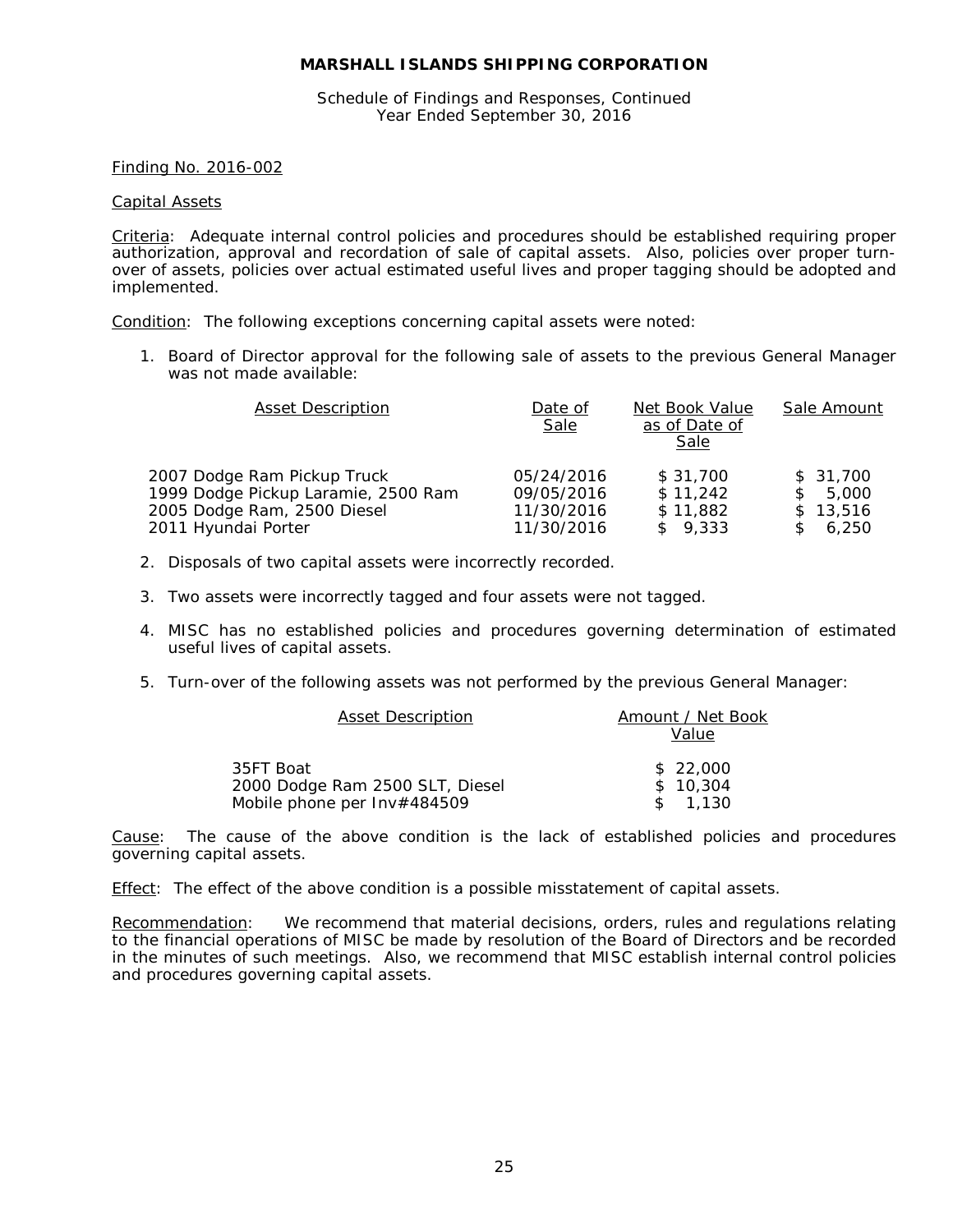Schedule of Findings and Responses, Continued Year Ended September 30, 2016

Finding No. 2016-002, Continued

Capital Assets

Auditee Response and Corrective Action Plan:

Who: General Manager

What: The MISC board had made a decision on the timely return of the vehicles in question by the previous GM. Such a decision, reflected in a couple of the 2017 Board Meeting Minutes, had been communicated to the previous GM. Also in the absence of written policies for MISC regarding disposal of assets, the Board, through its meeting Minutes, has decided to follow the Government Disposal Policy. The Board also decided that any decisions taken and reflected in its Meeting Minutes shall become Board Policies. Tags and Seals have been ordered and will correctly tags according to the Fixed Assets register. With assistance through the Ministry of Foreign Affairs, from either the Australian Retiree Consultant Assistance Program or New Zealand, such consultancy is aimed to assist in capacity building, institutional strengthening, policies and regulations promulgations, etc.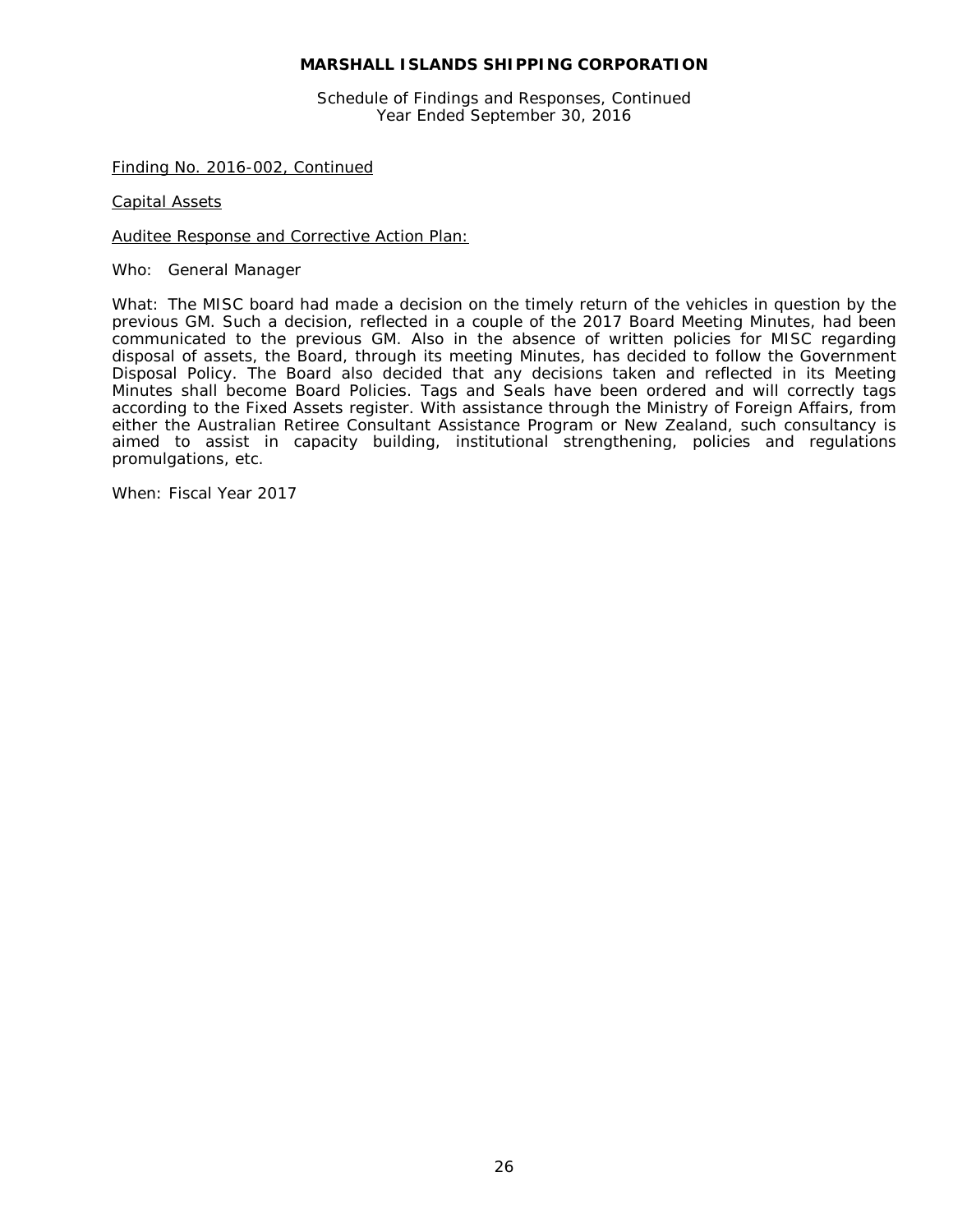Schedule of Findings and Responses, Continued Year Ended September 30, 2016

# Finding No. 2016-003

#### Local Noncompliance

Criteria: Public Service Regulations of the Republic of the Marshall Islands states the following:

- (a) Section 55.2 the maximum amount of leave that can be accumulated at the end of the leave year, December 31, is 208 hours.
- (b) Section 55.3 at the end of each year, annual leave to the credit of an employee in excess of 208 hours shall be dealt with as follows:
	- 1) the first 80 hours in excess shall be paid to the employee in the cash equivalence; and
	- 2) hours in excess of 288 hours will be forfeited.
- (c) Section 55.7 in case a Public Service employee leaves or resigns his service in any manner, he shall be paid salary for his accumulated leave up to a maximum of 208 hours.

Condition: The following vacation leave hours were paid to the departing General Manager and do not appear consistent with the criteria. As of September 30, 2016, 168 hours leave hours were recorded in the books as due to the departing General Manager. Despite that official record and despite the limitations imposed in the criteria, the following leave hours were subsequently paid.

| <b>Fiscal Year</b> | Number of<br>Hours | Amount    | <b>Check Number</b> | <b>Check Date</b> |
|--------------------|--------------------|-----------|---------------------|-------------------|
| 2007               | 208                | \$3,800   | 37850               | 11/30/2016        |
| 2008               | 208                | \$3,800   | 37850               | 11/30/2016        |
| 2009               | 208                | \$3,800   | 37850               | 11/30/2016        |
| 2010               | 208                | \$3,800   | 37850               | 11/30/2016        |
| 2011               | 208                | \$3,800   | 37850               | 11/30/2016        |
| 2012               | 208                | \$3.619   | 37850               | 11/30/2016        |
| 2013               | 208                | \$3.619   | 37850               | 11/30/2016        |
| 2015               | 208                | \$3.619   | 35136               | 01/12/2016        |
| 2016               | 192                | \$3,341   | 37850               | 11/30/2016        |
| 2017               | 8                  | \$<br>139 | 37850               | 11/30/2016        |

Cause: The cause of the above condition appears to be noncompliance with requirements of the Public Service Regulations and is further at odds with the amount recognized to be due and payable per the Company records.

Effect: The effect of the above condition is noncompliance with Public Service Regulations and what appears to represent a receivable from the prior General Manager.

Recommendation: We recommend that management establish policies and procedures to be in compliance with the criteria.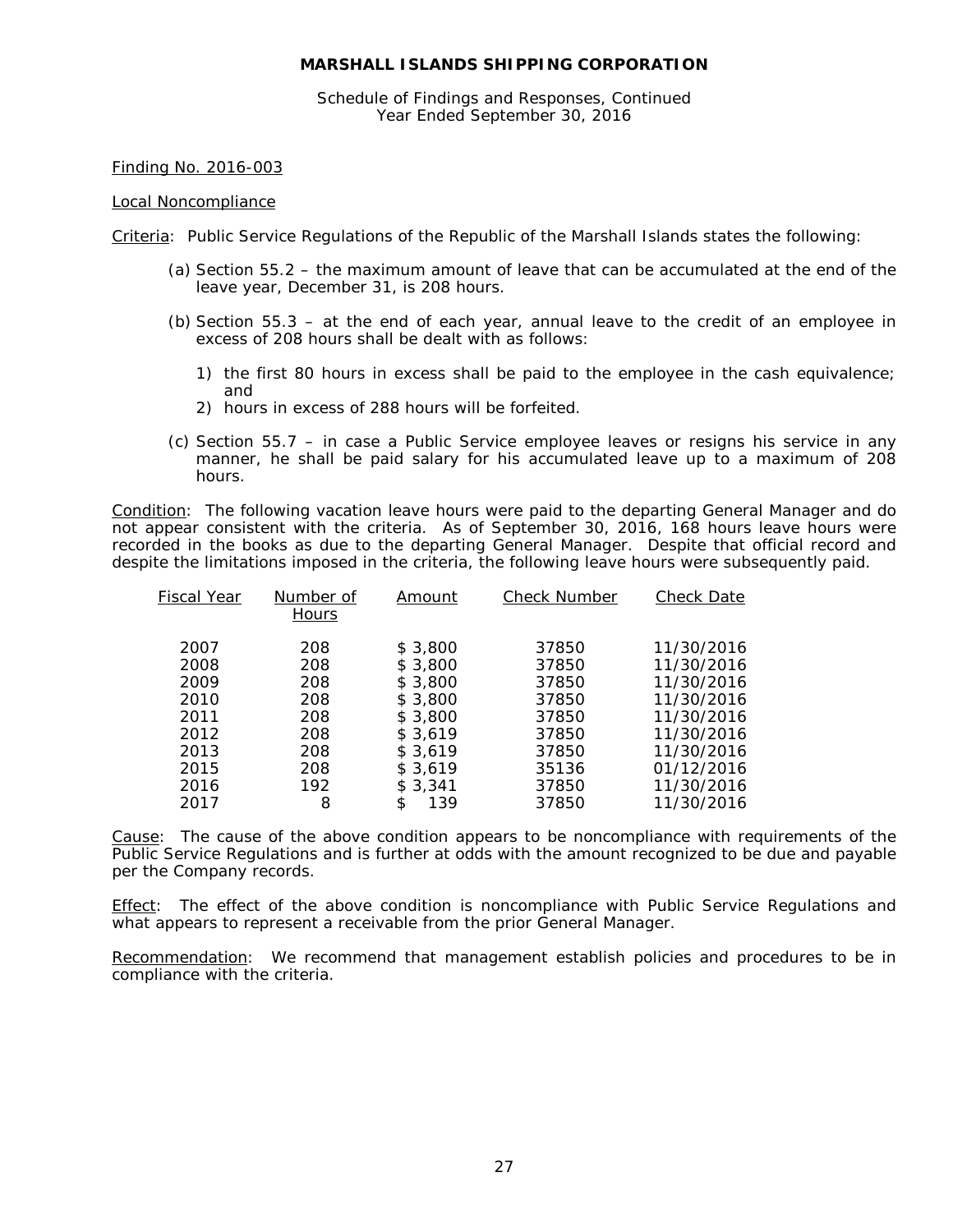Schedule of Findings and Responses, Continued Year Ended September 30, 2016

Finding No. 2016-003, Continued

Local Noncompliance, Continued

Auditee Response and Corrective Action Plan:

Who: General Manager

What: The Board has already taken a decision that in the absence of its own policies, it will follow PSC Policies or Regulations. MISC will comply with the recommendation. Such a requirement will be included in the above mentioned consultancy project.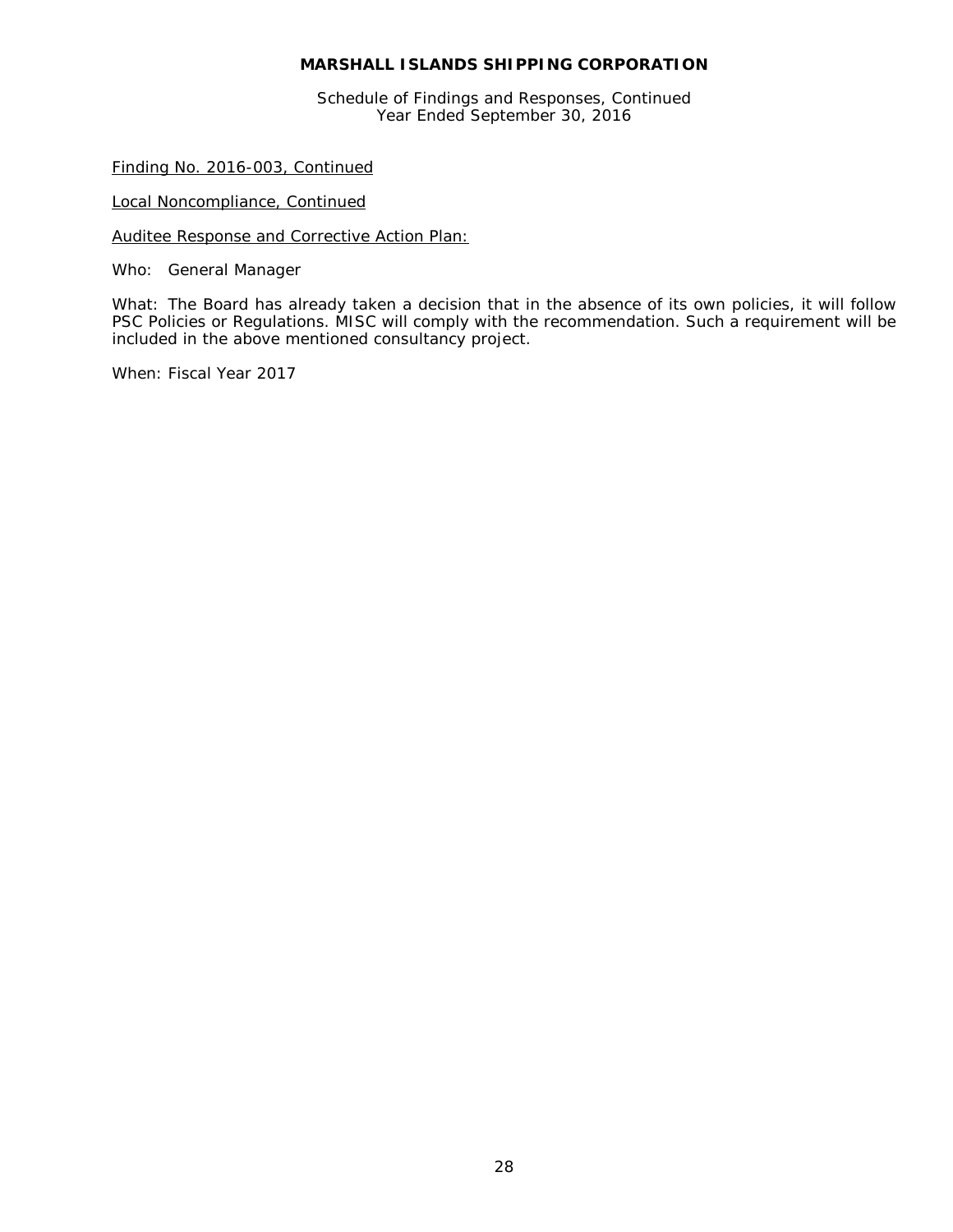Schedule of Findings and Responses, Continued Year Ended September 30, 2016

#### Finding No. 2016-004

#### Local Noncompliance

Criteria: Public Law 2005-41 established the Marshall Islands Shipping Corporation (MISC) and authorized all movable and immovable property of the shipping services under the Ministry of Transportation and Communication be vest absolutely in MISC. Furthermore, all assets and liabilities, rights, duties, and obligations, and all contracts and agreements relating to shipping services existing on the date of MISC's establishment shall stand transferred and vest in MISC.

Condition: No documentation was provided to indicate that all assets, liabilities, rights, duties and obligations, and all contracts and agreements relating to shipping services existing on the date of MISC's establishment have been transferred to MISC. Specifically, four vessels (Aemman, Ribuuk Ae, Majuro and Kwajalein) operated by MISC and vehicles previously with the Ministry of Transportation and Communications were not recorded by MISC.

Cause: The cause of the above condition is the lack of official documentation transferring all assets and liabilities, rights, duties and obligations, and all contracts and agreements of the relating to shipping services existing on the date of MISC's establishment.

Effect: The effect of the above condition is noncompliance with requirements of Public Law 2005-41.

Recommendation: We recommend that management comply with the requirements of Public Law 2005-41.

Prior Year Status: Noncompliance with Public Law 2005-41 was reported as a finding in the audits of MISC for fiscal years 2007 through 2015.

#### Auditee Response and Corrective Action Plan:

Who: General Manager

What: Management and Board were of the understanding that Public Law 2005-41, a law in itself, would suffice in the formal transfer of these assets, liabilities, right, duties, obligations, contract and agreements, as well as vessels. The Recommendation will be complied with. In fact, an MOU in this effect, has been made and ready for signatures by the Minister of Finance, Ministry of Transportation, Secretary of Finance, Secretary of T&C, and MISC.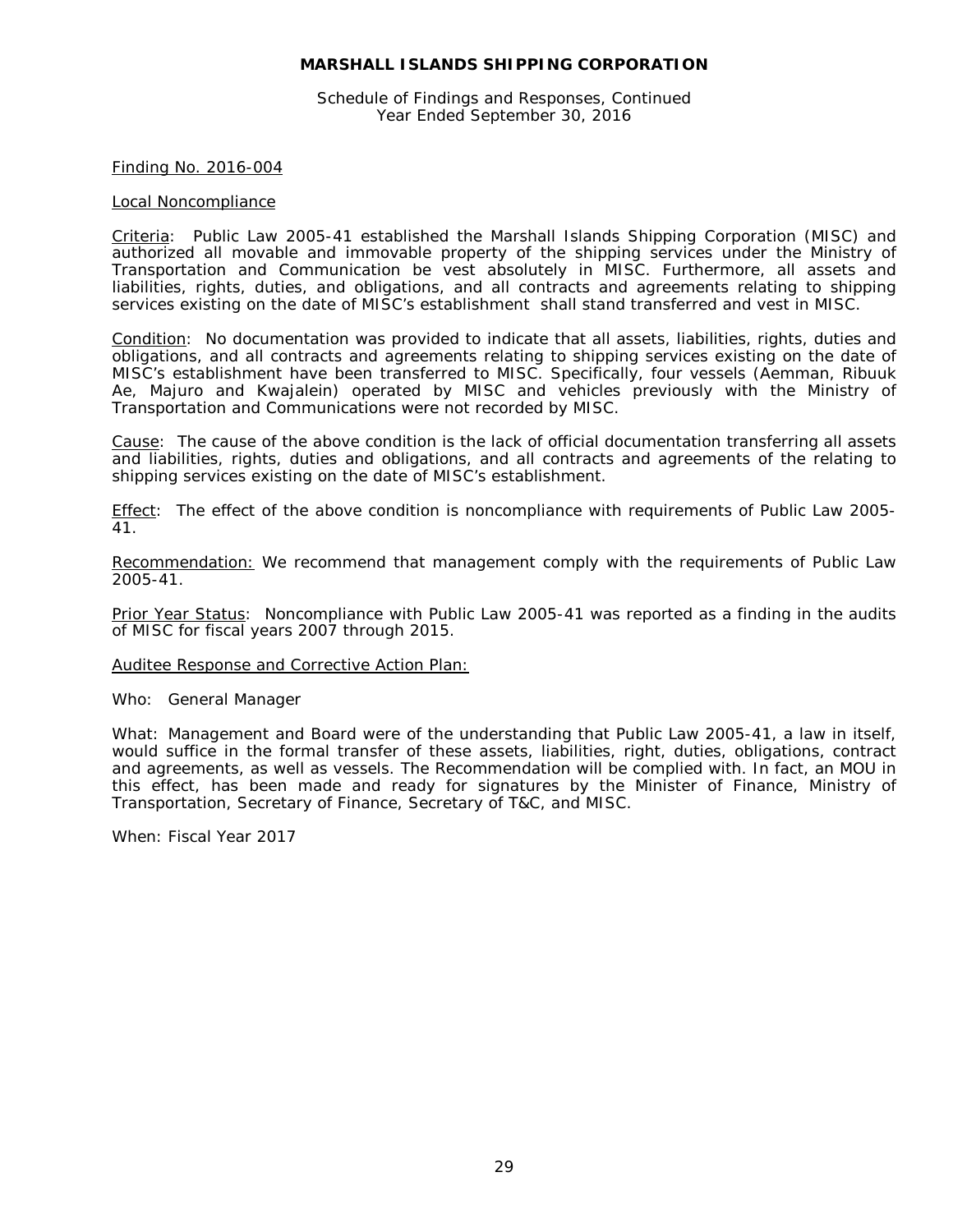Schedule of Findings and Responses, Continued Year Ended September 30, 2016

Finding No. 2016-005

#### Local Noncompliance

Criteria: RepMar's Procurement Code states the following:

- (a) Section 124 unless otherwise authorized by law, all Government contracts shall be awarded by competitive sealed bidding.
- (b) Section 127 procurement of goods and services not exceeding \$25,000 may be made in accordance with small purchase procedures promulgated by RepMar's Policy Office. Small purchase procedures are those relatively simple and informal methods for securing services, supplies, or other property that do not cost more than \$25,000. RepMar's Ministry of Finance has previously declared that if small purchase procedures are used, price or rate quotations shall be obtained from an adequate number of qualified sources.
- (c) Section 128 a contract may be awarded for supply, service, or construction item without completion when it is determined in writing that there is only one source for the required supply, service, or construction them.

Condition: MISC does not have a formal procurement policy requiring documentation indicating the history of procurement to be maintained on file.

Cause: The cause of the above condition is the lack of established policies and procedures requiring documentation of procurement procedures to ensure compliance with RepMar's Procurement Code.

Effect: The effect of the above condition is noncompliance with RepMar's Procurement Code.

Recommendation: We recommend that management establish policies and procedures to be in compliance with RepMar's Procurement Code.

Prior Year Status: Noncompliance with RepMar's Procurement Code was reported as a finding in the audits of MISC for fiscal years 2007 through 2015.

#### Auditee Response and Corrective Action Plan:

Who: General Manager

What: In the absence of any written policies or regulations, MISC, as had been decided by its Board, shall follow the Government's policies, in this case, the Procurement Code. MISC will comply with the Recommendation, particularly in sourcing quotations on ships' parts not available on islands. Management has already determined that not only that this is a requirement, but it is a cost efficient strategy and should contribute to significant cost savings in the long run. Even with small purchases, Management has already required at least three sources of quotations, even for normal ships provisions.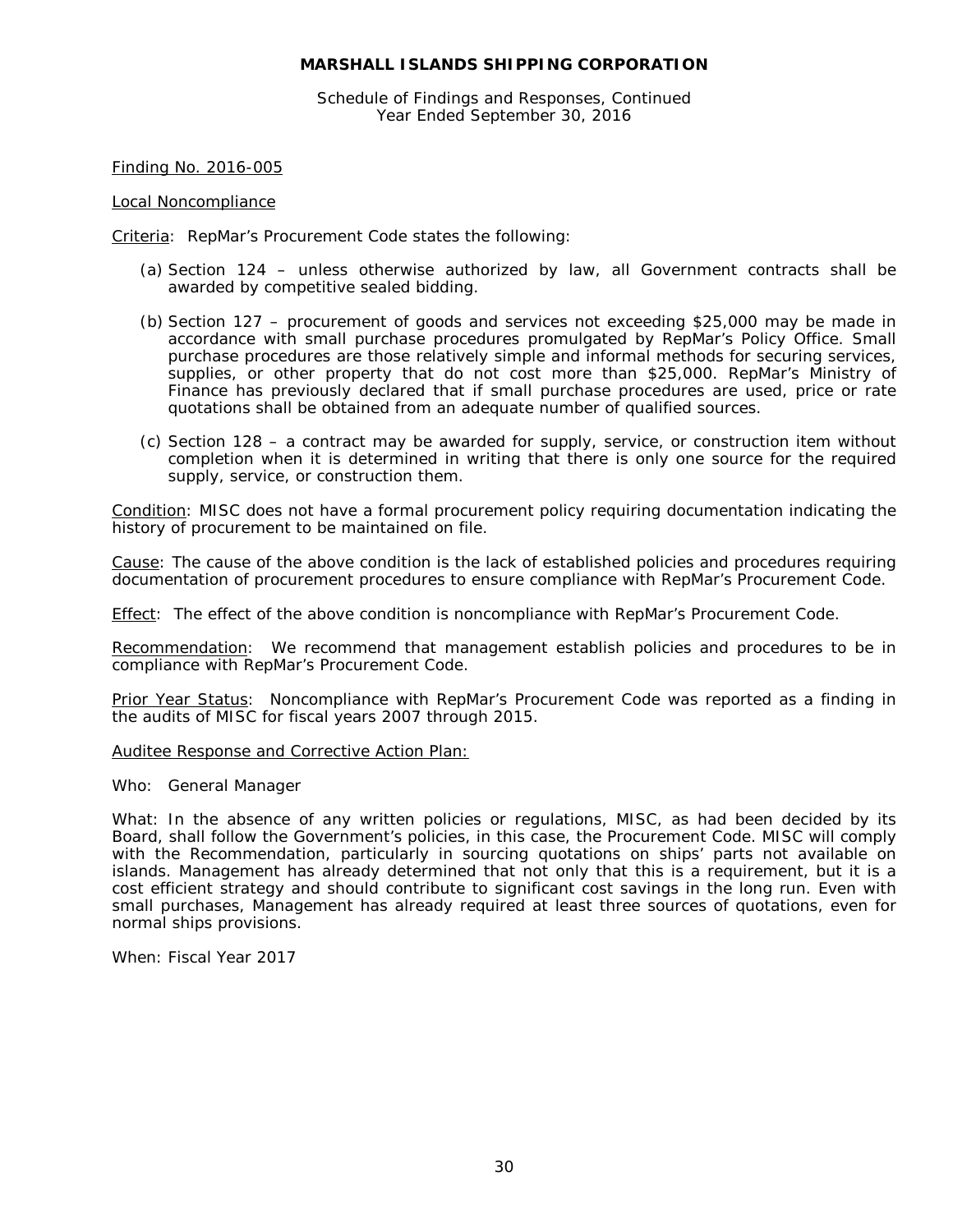Schedule of Findings and Responses, Continued Year Ended September 30, 2016

# Finding No. 2016-006

# Local Noncompliance

Criteria: Section 426 of Marshall Islands Shipping Corporation Act, 2004 states the following:

- (a) The Corporation may from time to time fix charges for services provided by the Corporation.
- (b) In fixing the charges, the Corporation must follow the procedures set out in this section.
- (c) Before fixing the charges, the Corporation must submit the proposed charges to Cabinet for approval.
- (d) The Corporation must publish notice of charges in the local newspaper or the local radio station.

Condition: MISC is charging based on the rate for charter without the approval of the Cabinet.

Cause: The cause of the above condition is approval by the Cabinet has not been obtained.

Effect: Noncompliance with Marshall Islands Shipping Corporation Act, 2004 appears to have occurred.

Recommendation: We recommend that management obtain approval from the Cabinet to be in compliance with Marshall Islands Shipping Corporation Act, 2004.

Prior Year Status: Noncompliance with Marshall Islands Shipping Corporation Act, 2004 was reported as a finding in the audits of MISC for fiscal years 2014 and 2015.

Auditee Response and Corrective Action Plan:

Who: General Manager

What: MISC will comply with the Recommendation.